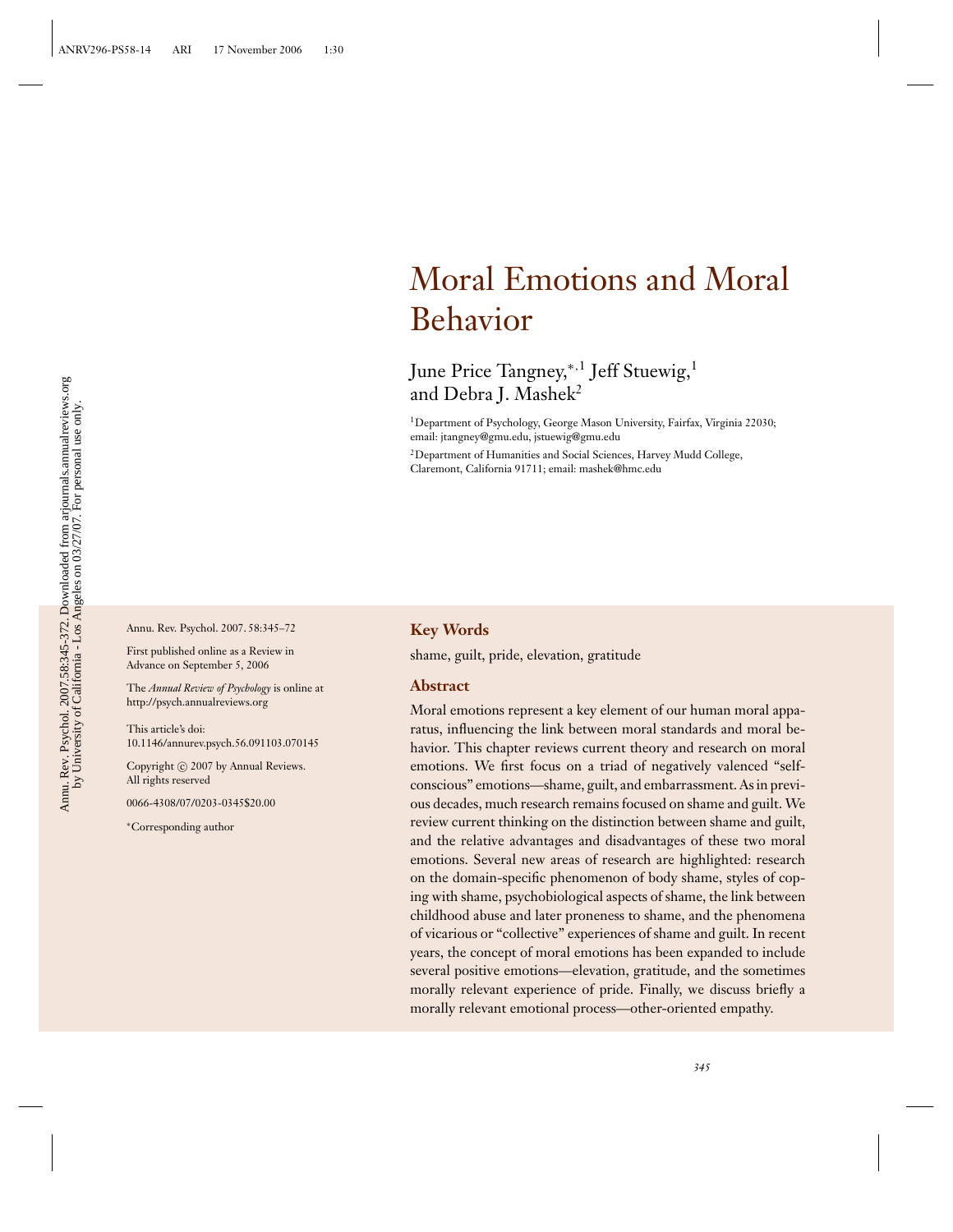#### **Contents**

| 346                          |
|------------------------------|
|                              |
|                              |
|                              |
| REACTIONS TO THE SELF<br>347 |
| 347                          |
| 359                          |
| 360                          |
|                              |
| 361                          |
|                              |
| 361                          |
| 361                          |
| 362                          |
|                              |
| EMOTIONAL PROCESS<br>362     |
|                              |
|                              |
|                              |
|                              |

#### **OVERVIEW**

What confluence of factors foster a moral life lived to the benefit of self and others? This review summarizes current theory and research on moral emotions, offering a framework for thinking about the ways in which morally relevant emotions may moderate the link between moral standards and moral decisions, and ultimately moral behavior.

Living a moral, constructive life is defined by a weighted sum of countless individual, morally relevant behaviors enacted day in and day out (plus an occasional particularly self-defining moment). As imperfect human beings, however, our behavior does not always bear a one-to-one correspondence to our moral standards.

Many potential explanations exist for the discrepancy between behavioral decisions (intentions) and actual behavior in both moral and nonmoral domains. Historically, much social psychological theory and research was devoted to understanding the imperfect link

between intentions (e.g., moral decisions) and behavior. Field theory, the very foundation of social psychology, highlights the variability of individual behavior as a function of situational context (Lewin 1943); interpersonal negotiation can undermine the link between intention and behavior (DeVisser & Smith 2004); and diffusion of responsibility can undermine one's ability to act on deeply held beliefs (see, e.g., Latane & Darley 1968). Ajzen's (1991) theory of planned behavior offers a well-integrated model of the ways in which attitudes, norms, and perceived control feed into behavioral intentions and subsequent behavior.

As with the link between intentions and behaviors in general, the link between moral intentions and moral behaviors is likewise an important issue. However, owing to space limitations, this chapter focuses on the processes further upstream from intentions: the less widely studied factors that strengthen (or disrupt) linkages between moral standards and moral intentions (which we refer to throughout this article as moral decisions), and thus moral behaviors. In our view, the link between moral standards and moral decisions and/or moral behavior is influenced in important ways by moral emotions.

Moral standards represent an individual's knowledge and internalization of moral norms and conventions. People's moral standards are dictated in part by universal moral laws, and in part by culturally specific proscriptions. The current review emphasizes cognitive and emotional processes relevant to the more cross-culturally invariant moral standards. Of primary interest are prohibitions against behaviors likely to have negative consequences for the well-being of others and for which there is broad social consensus that such behaviors are "wrong" (e.g., interpersonal violence, criminal behavior, lying, cheating, stealing).

Naturally, people do, on occasion, lie, cheat, and steal, even though they know such behavior is deemed wrong by moral and societal norms. Individual differences in people's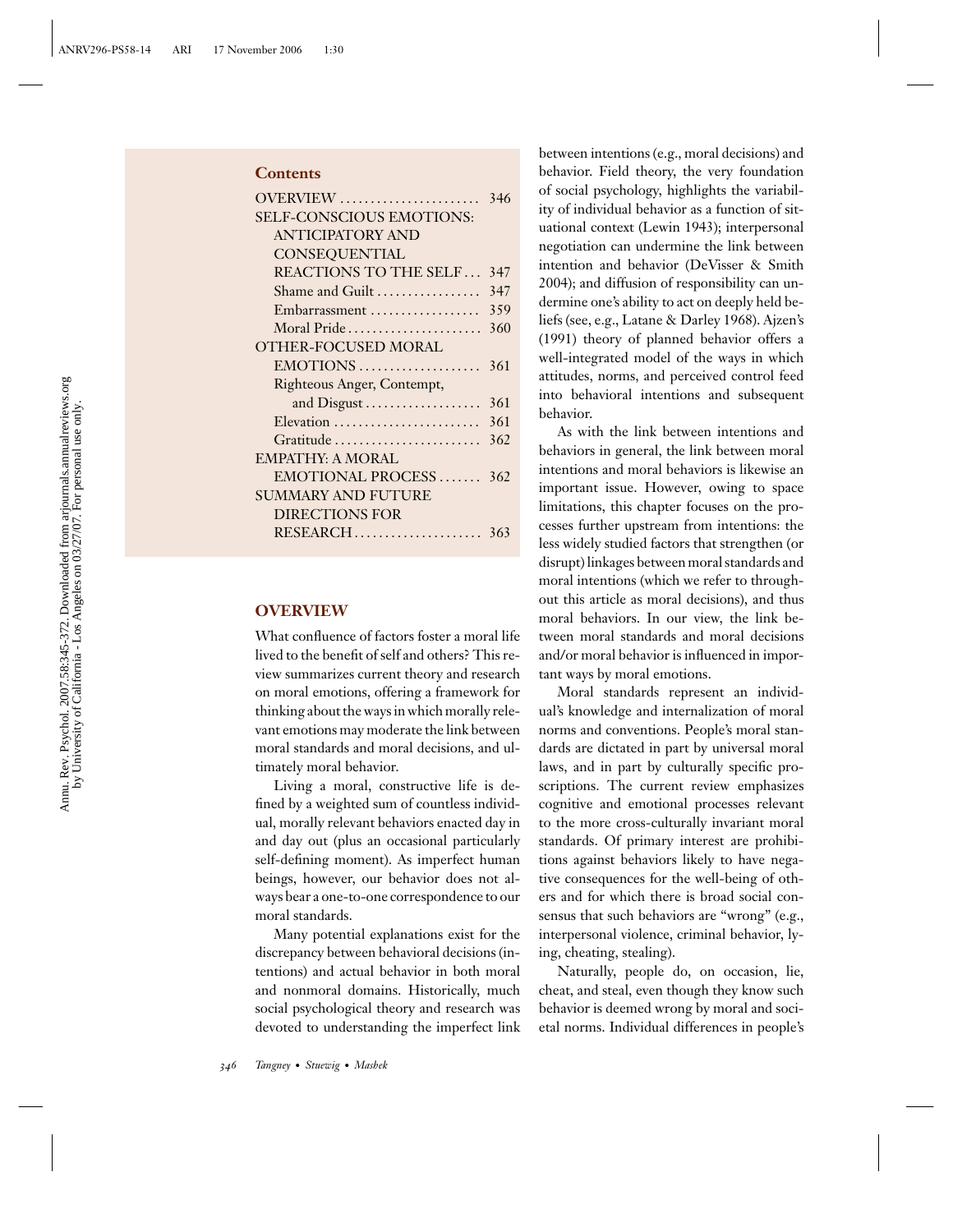anticipation of and experience of moral emotions likely play key roles in determining actual moral choices and behavior in real-life contexts.

Moral emotions represent an important but often overlooked element of our human moral apparatus. Moral emotions may be critically important in understanding people's behavioral adherence (or lack of adherence) to their moral standards. Haidt (2003) defines moral emotions as those "that are linked to the interests or welfare either of society as a whole or at least of persons other than the judge or agent" (p. 276). Moral emotions provide the motivational force—the power and energy to do good and to avoid doing bad (Kroll & Egan 2004).

In this article, we focus on a triad of morally relevant, negatively valenced "selfconscious" emotions—shame, guilt, and embarrassment. We also consider several positively valenced moral emotions—elevation, gratitude, and the sometimes morally relevant experience of pride. In addition, we discuss briefly a morally relevant emotional process empathy.

## **SELF-CONSCIOUS EMOTIONS: ANTICIPATORY AND CONSEQUENTIAL REACTIONS TO THE SELF**

Shame, guilt, embarrassment, and pride are members of a family of "self-conscious emotions" that are evoked by self-reflection and self-evaluation. This self-evaluation may be implicit or explicit, consciously experienced or transpiring beneath the radar of our awareness. But importantly, the self is the object of these self-conscious emotions.

As the self reflects upon the self, moral self-conscious emotions provide immediate punishment (or reinforcement) of behavior. In effect, shame, guilt, embarrassment, and pride function as an emotional moral barometer, providing immediate and salient feedback on our social and moral acceptability. When we sin, transgress, or err, aversive feelings of shame, guilt, or embarrassment are likely to ensue. When we "do the right thing," positive feelings of pride and self-approval are likely to result.

Moreover, actual behavior is not necessary for the press of moral emotions to have effect. People can anticipate their likely emotional reactions (e.g., guilt versus pride/self-approval) as they consider behavioral alternatives. Thus, the self-conscious moral emotions can exert a strong influence on moral choice and behavior by providing critical feedback regarding both anticipated behavior (feedback in the form of anticipatory shame, guilt, or pride) and actual behavior (feedback in the form of consequential shame, guilt, or pride). In our view, people's anticipatory emotional reactions are typically inferred based on history—that is, based on their past consequential emotions in reaction to similar actual behaviors and events.

Thus far, we have been discussing situation-specific experiences of consequential and anticipatory feelings of shame, guilt, embarrassment, and pride. In the realm of moral emotions, researchers are also interested in dispositional tendencies to experience these self-conscious emotions (e.g., shameproneness, guilt-proneness). An emotion disposition is defined as the propensity to experience that emotion across a range of situations (Tangney 1990). From this perspective, shame-prone individuals would be more susceptible to both anticipatory and consequential experiences of shame, relative to their less shame-prone peers. That is, a shameprone person would be inclined to anticipate shame in response to a range of potential behaviors and outcomes. In turn, such an individual also would be inclined to experience shame as a consequence of actual failures and transgressions.

#### **Shame and Guilt**

The vast majority of research on moral emotions has focused on two negatively valanced, self-conscious emotions—shame and guilt.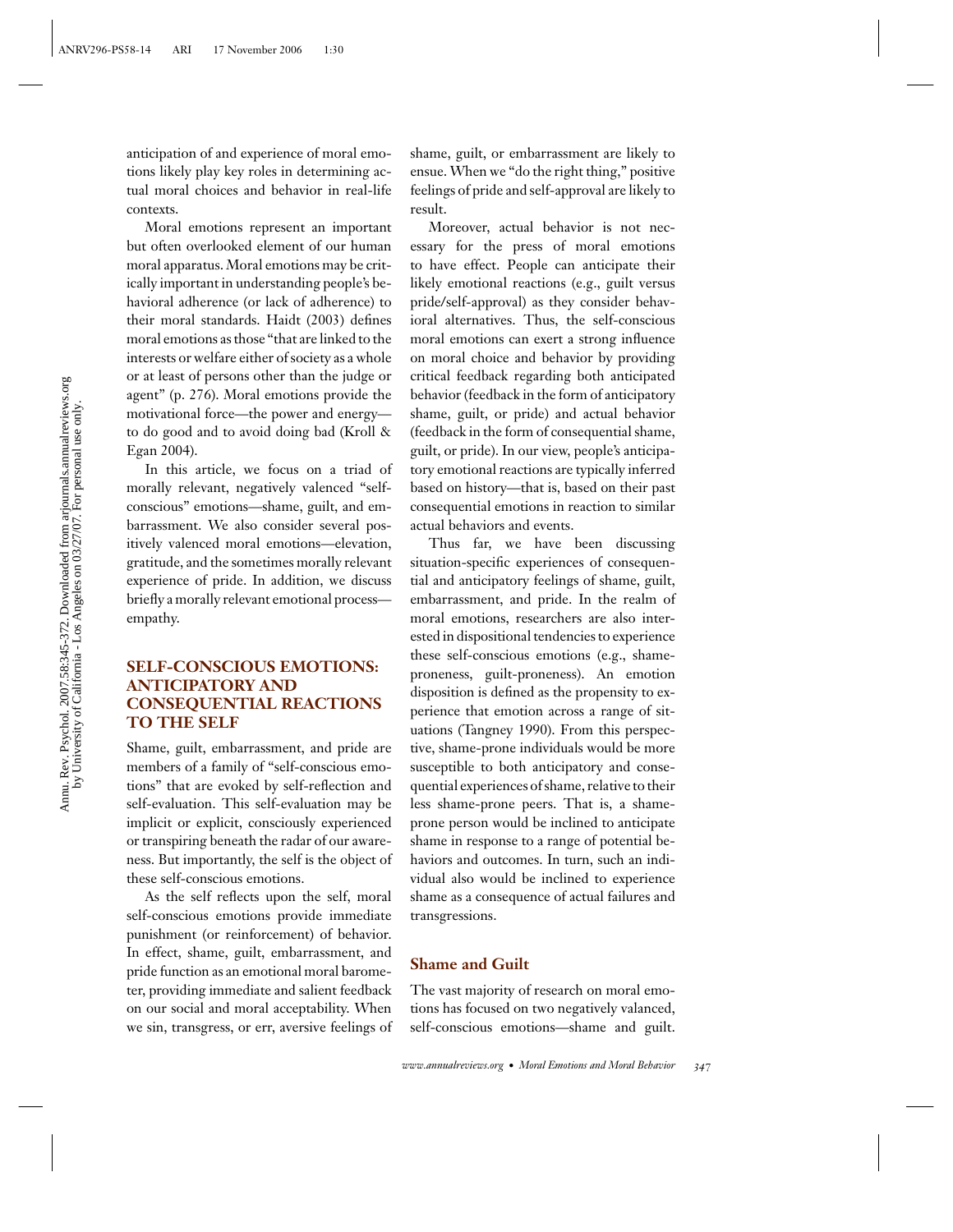Many individuals, including clinicians, researchers, and lay people, use the terms "shame" and "guilt" synonymously. Nonetheless, a number of attempts have been made to differentiate between shame and guilt over the years.

**What's the difference between shame and guilt?** Attempts to differentiate between shame and guilt fall into three categories: (*a*) a distinction based on types of eliciting events, (*b*) a distinction based on the public versus private nature of the transgression, and (*c*) a distinction based on the degree to which the person construes the emotion-eliciting event as a failure of self or behavior.

Research indicates that type of event has surprisingly little to do with the distinction between shame and guilt. Analyses of personal shame and guilt experiences provided by children and adults revealed few, if any, "classic" shame-inducing or guilt-inducing situations (Keltner & Buswell 1996, Tangney 1992, Tangney et al. 1994, Tracy & Robins 2006). Most types of events (e.g., lying, cheating, stealing, failing to help another, disobeying parents) are cited by some people in connection with feelings of shame and by other people in connection with guilt. Some researchers claim that shame is evoked by a broader range of situations including both moral and nonmoral failures and transgressions, whereas guilt is more specifically linked to transgressions in the moral realm (Ferguson et al. 1991, Sabini & Silver 1997, Smith et al. 2002). In our view (Tangney et al. 2006b), like its sibling guilt, shame qualifies as a predominantly moral emotion, once one moves beyond narrowly conceptualizing the domain of morality in terms of the ethic of autonomy (Shweder et al. 1997). Of the "Big Three" ethics of morality—autonomy, community, and divinity (Shweder et al. 1997)—shame may be more closely tied to violations of the ethics of community (e.g., violations of the social order) and divinity (e.g., actions that remind us of our animal nature), but violations of particular ethics do not bear a one-to-one correspondence to particular situations or events. As demonstrated by Shweder et al. (1997), most failures and transgressions are experienced as relevant to a mix of moral ethics. In short, from this broader cultural perspective, shame and guilt are emotions each primarily evoked by moral lapses.

Another frequently cited distinction between shame and guilt focuses on the public versus private nature of transgressions (e.g., Benedict 1946). From this perspective, shame is viewed as the more "public" emotion arising from public exposure and disapproval of some shortcoming or transgression. Guilt, on the other hand, is conceived as a more "private" experience arising from self-generated pangs of conscience. As it turns out, empirical research has failed to support this public/private distinction in terms of the actual structure of the emotion-eliciting situation (Tangney et al. 1994, 1996a). For example, a systematic analysis of the social context of personal shame- and guilt-eliciting events described by several hundred children and adults (Tangney et al. 1994) indicated that shame and guilt are equally likely to be experienced in the presence of others. Solitary shame experiences were about as common as solitary guilt experiences. Even more to the point, the frequency with which others were aware of the respondents' behavior did not vary as a function of shame and guilt, in direct contradiction to the public/private distinction. Similarly, in a study of personal emotion narratives, Tracy & Robins (2006) found that, relative to guilt, shame was elicited somewhat more frequently by achievement events and personal events, which are each more private than relational and familial events.

Where does the notion that shame is a more public emotion come from? Although shame- and guilt-inducing situations are equally public (in terms of the likelihood that others are present and aware of the failure or transgression) and equally likely to involve interpersonal concerns, there appear to be systematic differences in the nature of those interpersonal concerns. Tangney et al. (1994)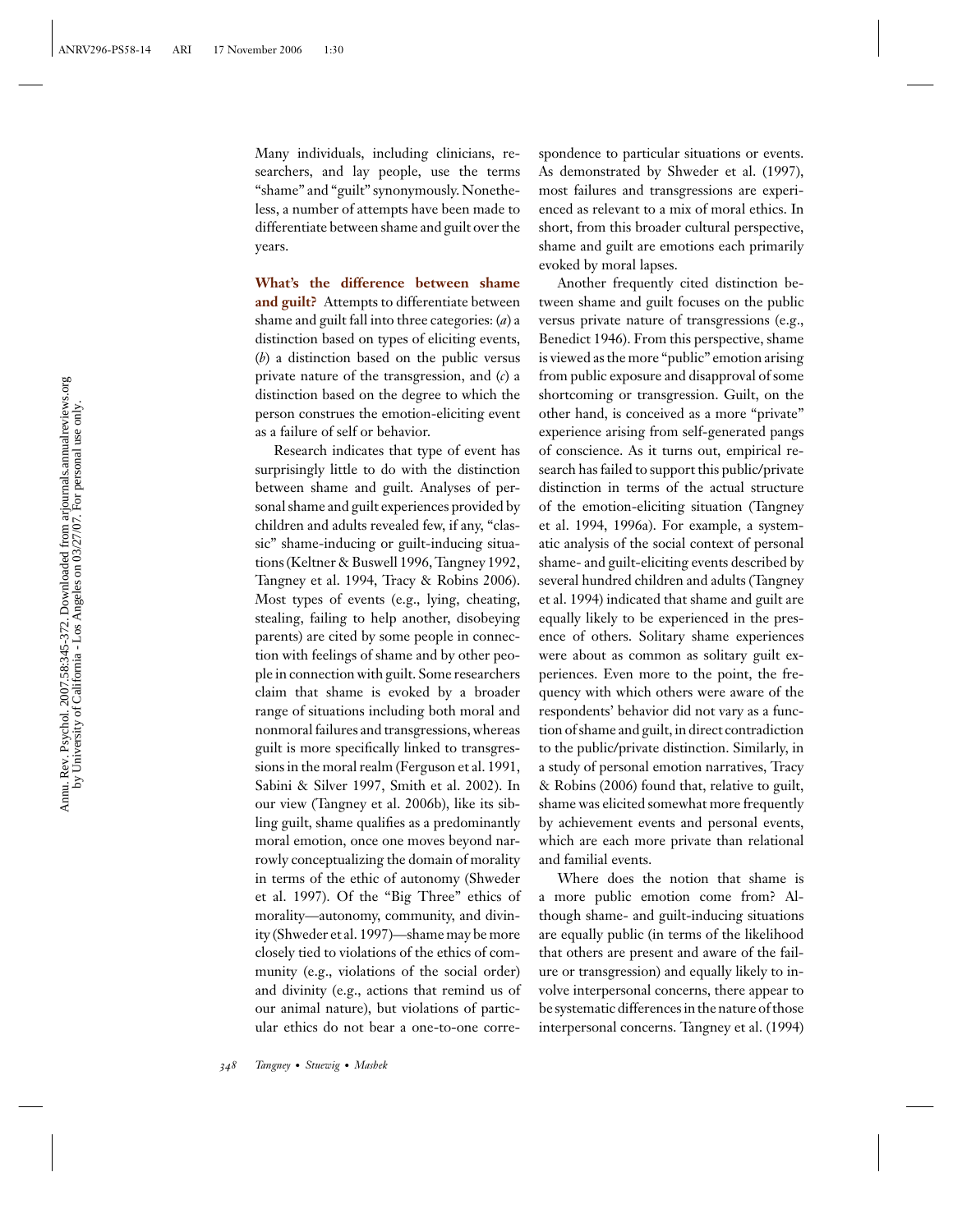found that when describing shame-inducing situations, respondents expressed more concern with others' evaluations of the self. In contrast, when describing guilt experiences, respondents were more concerned with their effect on others. This difference in "egocentric" versus "other-oriented" concerns isn't surprising given that shame involves a focus on the self, whereas guilt relates to a specific behavior. A shamed person who is focusing on negative self-evaluations would naturally be drawn to a concern over others' evaluations. It's a short leap from thinking what a horrible person one is to thinking about how one might be evaluated by others. On the other hand, a person experiencing guilt is already relatively "decentered"—focusing on a negative behavior somewhat separate from the self. In focusing on a bad behavior, rather than a bad self, a person in the middle of a guilt experience is more likely to recognize (and have concerns about) the effects of that behavior on others rather than on others' evaluations. Several subsequent studies (Smith et al. 2002) provide ample evidence that shame is associated with such concerns. For example, participants primed to focus on public exposure of a moral transgression attributed equivalent levels of shame and guilt to story protagonists, but when the public versus private dimension was not highlighted, participants attributed less shame (guilt was uniformly high across conditions). However, taken together, Smith et al.'s findings are consistent with the notion that people focus on others' evaluations because they are feeling shame, not vice versa. When participants were asked to think of a situation in which they had felt bad because an inferior aspect of themselves "*was revealed or publicly exposed* to another person or to other people" (p. 154; emphasis added), the majority spontaneously described the resulting feeling as one of embarrassment—only 6.7% identified the feeling as shame (twice as many identified the feeling as guilt). Similarly, in the moral condition (feeling bad because "something wrong" that they did was exposed), the modal emotion term was embarrassment—three times more

common than shame (which was no more frequent than guilt). In short, when experiencing shame, people may feel more exposed—more aware of others' disapproval—but the reality is that situations causing both shame and guilt are typically social in nature. More often than not, our failures and transgressions do not escape the notice of others.

The currently most dominant basis for distinguishing between shame and guilt—focus on self versus behavior—was first proposed by Helen Block Lewis (1971) and more recently elaborated by Tracy & Robins's (2004a) appraisal-based model of self-conscious emotions. According to Lewis (1971), shame involves a negative evaluation of the global self; guilt involves a negative evaluation of a specific behavior. Although this distinction may, at first glance, appear rather subtle, empirical research supports that this differential emphasis on self ("*I* did that horrible thing") versus behavior ("I *did* that horrible *thing*") sets the stage for very different emotional experiences and very different patterns of motivations and subsequent behavior.

Both shame and guilt are negative emotions and as such, both can cause intrapsychic pain. Nonetheless, shame is considered the more painful emotion because one's core self—not simply one's behavior—is at stake. Feelings of shame are typically accompanied by a sense of shrinking or of "being small" and by a sense of worthlessness and powerlessness. Shamed people also feel exposed. Although shame does not necessarily involve an actual observing audience present to witness one's shortcomings, there is often the imagery of how one's defective self would appear to others. Lewis (1971) described a split in selffunctioning in which the self is both agent and object of observation and disapproval. Guilt, on the other hand, is typically a less devastating, less painful experience because the object of condemnation is a specific behavior, not the entire self. Rather than needing to defend the exposed core of one's identity, people in the throes of guilt are drawn to consider their behavior and its consequences. This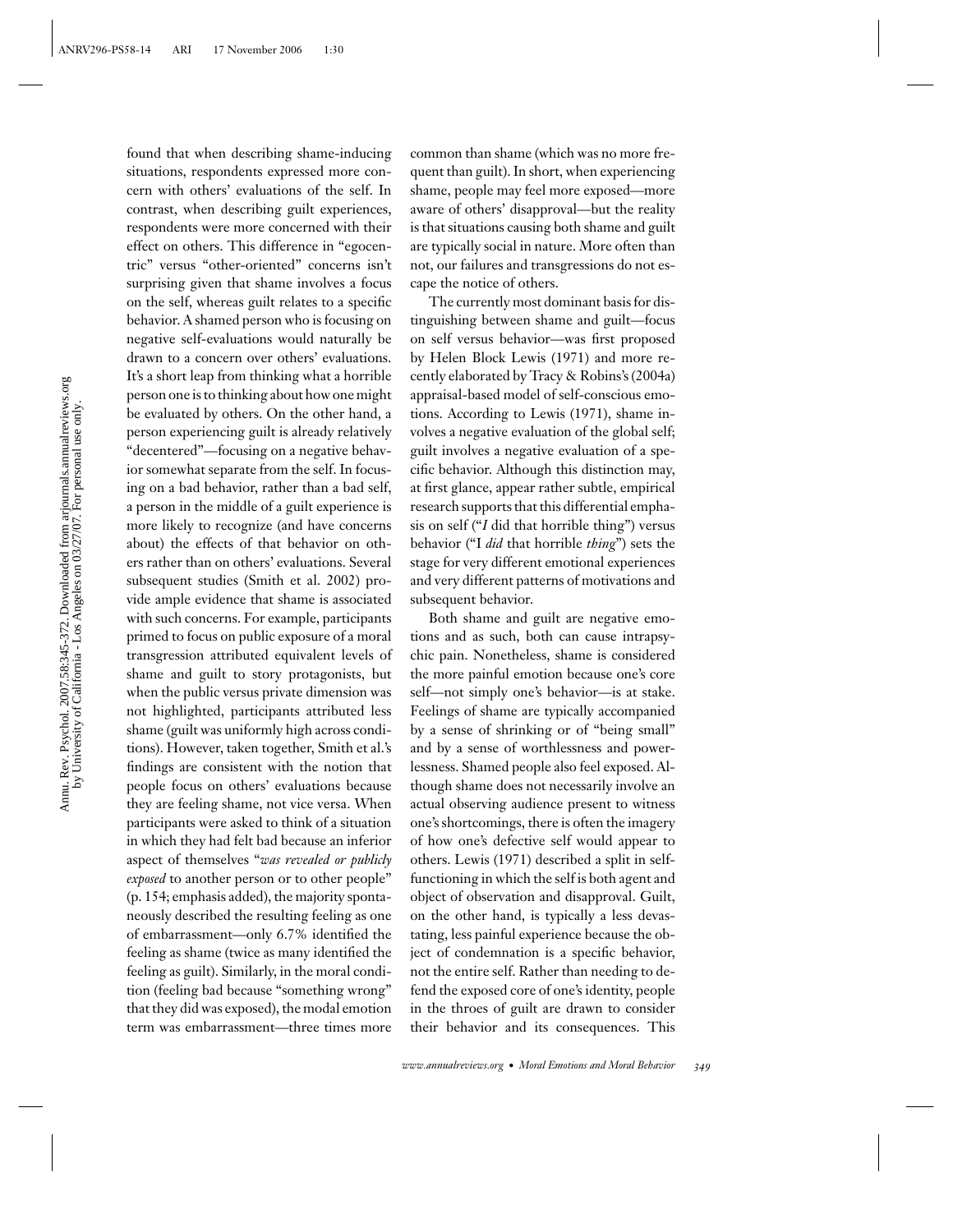focus leads to tension, remorse, and regret over the "bad thing done."

Empirical support for Lewis's (1971) distinction between shame and guilt comes from a range of experimental and correlational studies employing a range of methods including qualitative case study analyses, content analyses of shame and guilt narratives, participants' quantitative ratings of personal shame and guilt experiences, analyses of attributions associated with shame and guilt, and analyses of participants' counterfactual thinking (for a review, see Tangney & Dearing 2002). Most recently, for example, Tracy & Robins (2006) employed both experimental and correlational methods showing that internal, stable, uncontrollable attributions for failure were positively related to shame, whereas internal, unstable, controllable attributions for failure were positively related to guilt.

**Shame and guilt are not equally "moral" emotions.** One of the consistent themes emerging from empirical research is that shame and guilt are not equally "moral" emotions. On balance, guilt appears to be the more adaptive emotion, benefiting individuals and their relationships in a variety of ways (Baumeister et al. 1994, 1995a,b; Tangney 1991, 1995a,b), but there is growing evidence that shame is a moral emotion that can easily go awry (Tangney 1991, 1995a,b; Tangney et al. 1996b).

In this section, we summarize research in five areas that illustrates the adaptive functions of guilt, in contrast to the hidden costs of shame. Specifically, we focus on the differential relationship of shame and guilt to motivation (hiding versus amending), other-oriented empathy, anger and aggression, psychological symptoms, and deterrence of transgression and other risky, socially undesirable behavior.

*Hiding versus amending* Research consistently shows that shame and guilt lead to contrasting motivations or "action tendencies" (Ketelaar & Au 2003, Lewis 1971, Lindsay-Hartz 1984,

Tangney 1993, Tangney et al. 1996a, Wallbott & Scherer 1995, Wicker et al. 1983). On the one hand, shame corresponds with attempts to deny, hide, or escape the shameinducing situation. Physiological research has linked the shame experience with elevated levels of proinflammatory cytokine and cortisol (Dickerson et al. 2004a), which can trigger postural signs of deference and selfconcealment (see New Directions in Research on Shame and Guilt: Physiological Correlates of Shame). Guilt, on the other hand, corresponds with reparative actions including confessions, apologies, and undoing the consequences of the behavior. On the whole, empirical evidence evaluating the action tendencies of people experiencing shame and guilt suggests that guilt promotes constructive, proactive pursuits, whereas shame promotes defensiveness, interpersonal separation, and distance.

*Other-oriented empathy versus self-oriented distress* Second, shame and guilt are differentially related to empathy. Specifically, guilt goes hand in hand with other-oriented empathy. Feelings of shame, in contrast, apparently disrupt individuals' ability to form empathic connections with others. This differential relationship of shame and guilt to empathy is apparent both at the level of emotion disposition and at the level of emotional state. Research on emotional dispositions (Joireman 2004; Leith & Baumeister 1998; Tangney 1991, 1995b; Tangney & Dearing 2002) demonstrates that guilt-proneness consistently correlates with measures of perspective-taking and empathic concern. In contrast, shame-proneness is (depending on assessment method) negatively or negligibly correlated with other-oriented empathy and positively linked with the tendency to focus egocentrically on one's own distress. Similar findings arise in research on emotional states—feelings of shame and guilt "in the moment." In describing personal experiences of guilt, people convey greater empathy for others than when describing shame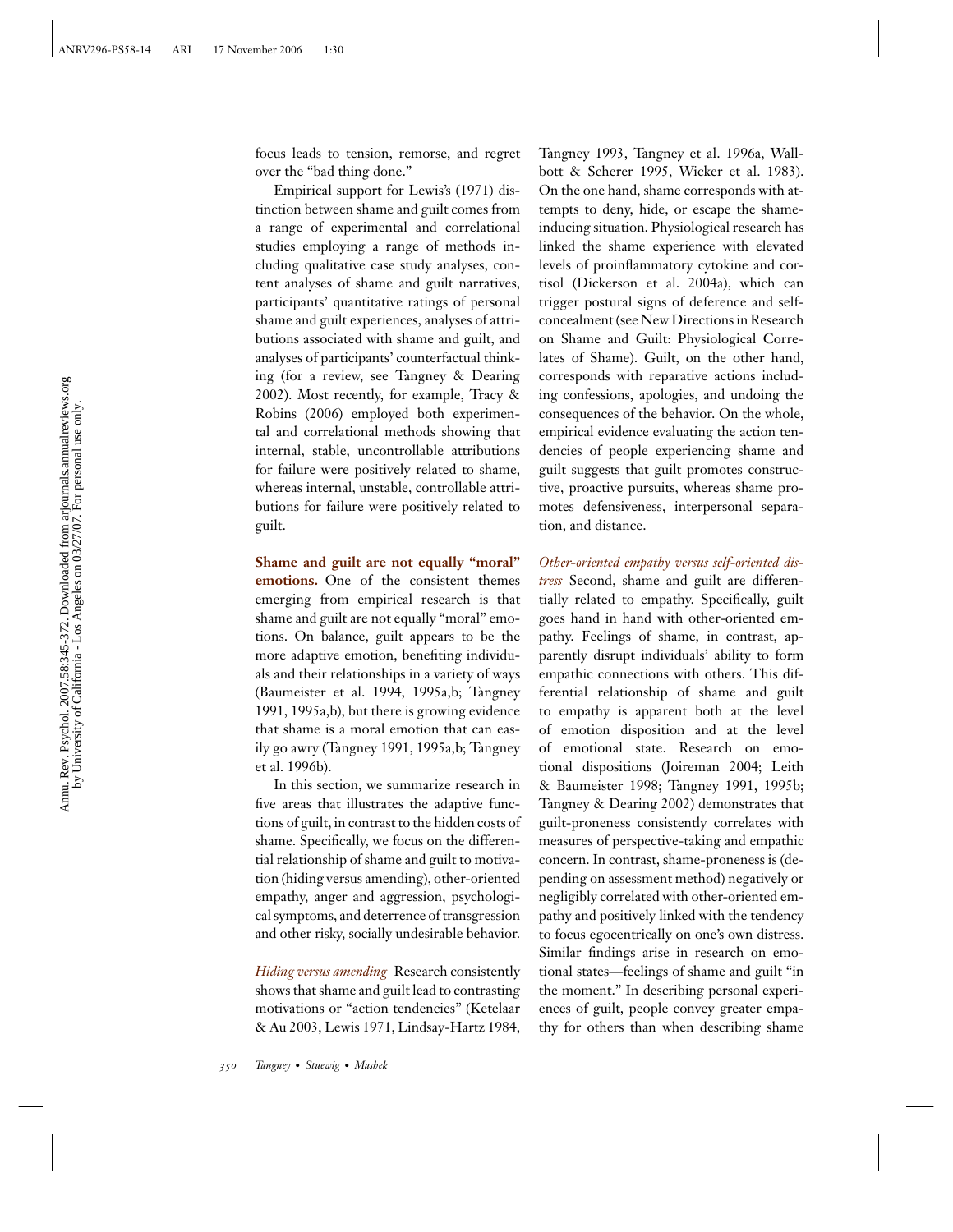experiences (Leith & Baumeister 1998, Tangney et al. 1994). Marschall (1996) found that people induced to feel shame subsequently reported less empathy for a disabled student, especially among low-shame-prone individuals.

Why might shame, but not guilt, interfere with other-oriented empathy? Shame's inherently egocentric focus on the "bad self" (as opposed to the bad behavior) derails the empathic process. Individuals in the throes of shame turn tightly inward, and are thus less able to focus cognitive and emotional resources on the harmed other (Tangney et al. 1994). In contrast, people experiencing guilt are specifically focused on the bad behavior, which in turn highlights the negative consequences experienced by others, thereby fostering an empathic response and motivating people to "right the wrong."

#### *Constructive versus destructive reactions to anger*

Third, research indicates a robust link between shame and anger, again observed at both the dispositional and state levels. In her earlier clinical case studies, Helen Block Lewis (1971) observed the peculiar dynamic between shame and anger (or humiliated fury), noting that clients' feelings of shame often preceded expressions of anger and hostility in the therapy room. More recent empirical research has supported her claim. Across individuals of all ages, proneness to shame is positively correlated with anger, hostility, and the propensity to blame factors beyond the self for one's misfortunes (Andrews et al. 2000, Bennett, et al. 2005, Harper & Arias 2004, Paulhus et al. 2004, Tangney & Dearing 2002).

In fact, compared with those who are not shame-prone, shame-prone individuals are more likely to engage in externalization of blame, experience intense anger, and express that anger in destructive ways, including direct physical, verbal, and symbolic aggression, indirect aggression (e.g., harming something important to the target, talking behind the target's back), all manner of displaced aggression, self-directed aggression, and anger held in (a ruminative unexpressed anger). Finally, shame-prone individuals report awareness that their anger typically results in negative long-term consequences for both themselves and for their relationships with others.

Guilt-proneness, in contrast, is consistently associated with a more constructive constellation of emotions, cognitions, and behaviors. For example, proneness to "shamefree" guilt is positively correlated with constructive intentions in the wake of wrongdoing and consequent constructive behaviors (e.g., nonhostile discussion, direct corrective action). Compared with their nonguilt-prone peers, guilt-prone individuals are less likely to engage in direct, indirect, and displaced aggression when angered. And they report positive long-term consequences to their anger (Tangney et al. 1996a). Consistent with these findings, Harper et al. (2005) recently evaluated the link between shame-proneness and perpetration of psychological abuse in the dating relationships by heterosexual college men. Shame proneness was significantly correlated with perpetration of psychological abuse, and men's anger mediated this relationship.

Shame and anger have been similarly linked at the situational level, too (Tangney et al. 1996a, Wicker et al. 1983). For example, in a study of anger episodes among romantically involved couples, shamed partners were significantly more angry, more likely to engage in aggressive behavior, and less likely to elicit conciliatory behavior from their perpetrating significant other (Tangney 1995b). Taken together, the results provide a powerful empirical example of the shame-rage spiral described by Lewis (1971) and Scheff (1987), with (*a*) partner shame leading to feelings of rage, (*b*) and destructive retaliation, (*c*) which then sets into motion anger and resentment in the perpetrator,  $(d)$  as well as expressions of blame and retaliation in kind, (*e*) which is then likely to further shame the initially shamed partner, and so forth—without any constructive resolution in sight.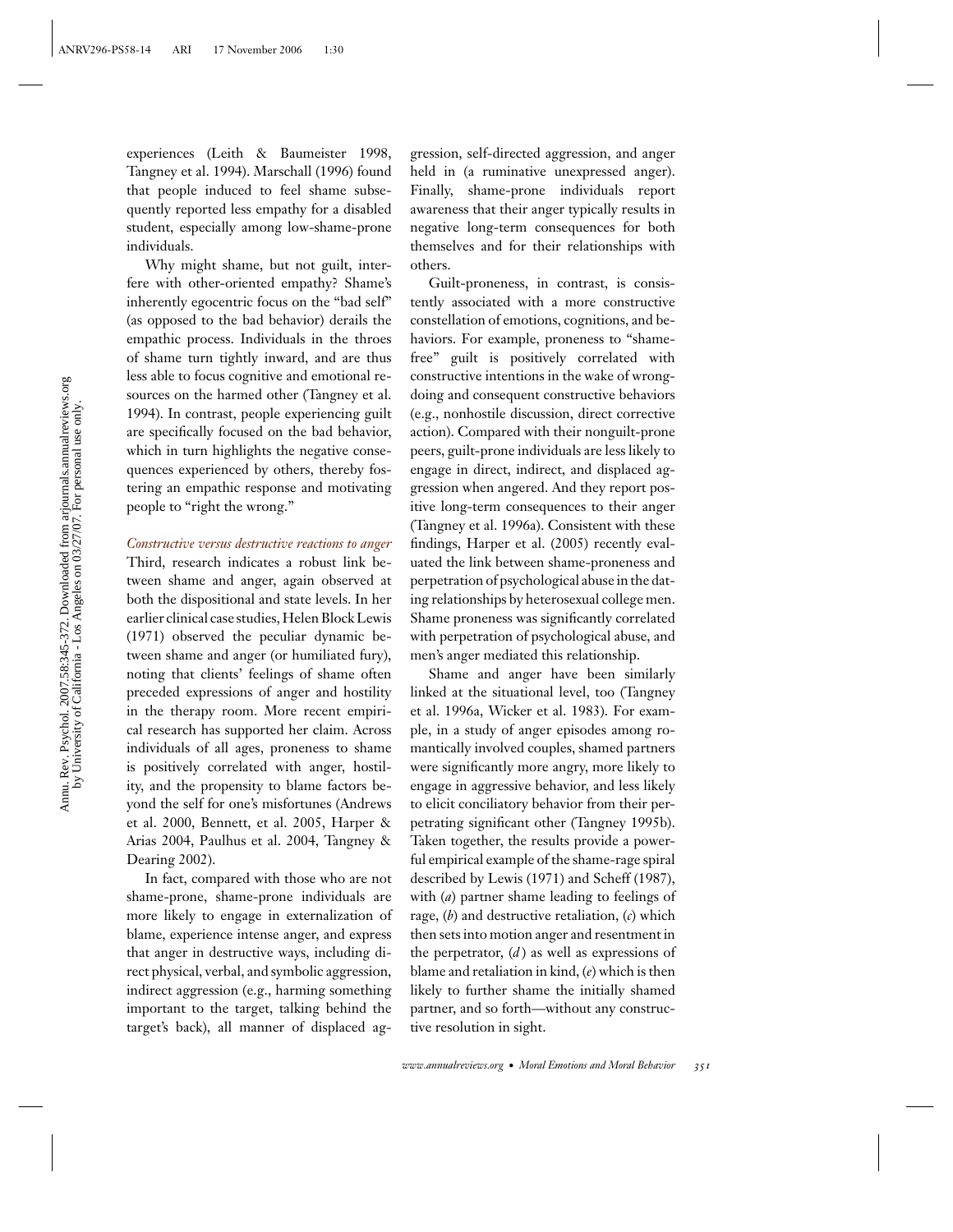Recently, Stuewig et al. (2006) examined mediators of the link between moral emotions and aggression in four samples. We theorized that negative feelings associated with shame lead to externalization of blame, which in turn leads shame-prone people to react aggressively. Guilt, on the other hand, should facilitate empathic processes, thus reducing outward directed aggression. As anticipated, we found that across all samples, externalization of blame mediated the relationship between shame-proneness and both verbal and physical aggression. Guilt-proneness, on the other hand, continued to show a direct inverse relationship to aggression in three of the four samples. In addition, the link between guilt and low aggression was partially mediated through other-oriented empathy and a propensity to take responsibility.

In short, shame and anger go hand in hand. Desperate to escape painful feelings of shame, shamed individuals are apt to turn the tables defensively, externalizing blame and anger outward onto a convenient scapegoat. Blaming others may help individuals regain some sense of control and superiority in their life, but the long-term costs are often steep. Friends, coworkers, and loved ones are apt to become alienated by an interpersonal style characterized by irrational bursts of anger.

*Psychological symptoms* When considering the domain of social behavior and interpersonal adjustment, empirical research suggests that guilt, on balance, is the more moral or adaptive emotion. Guilt appears to motivate reparative action, foster other-oriented empathy, and promote constructive strategies for coping with anger. But are there intrapersonal or intrapsychic costs for those individuals who are prone to experience guilt? Does guiltproneness lead to anxiety, depression, and/or a loss of self-esteem? Conversely, is shame perhaps less problematic for intrapersonal as opposed to interpersonal adjustment?

The answer is clear in the case of shame. Research over the past two decades consistently indicates that proneness to shame is related to a wide variety of psychological symptoms. These run the gamut from low self-esteem, depression, and anxiety to eating disorder symptoms, posttraumatic stress disorder (PTSD), and suicidal ideation (Andrews et al. 2000, Ashby et al. 2006, Brewin et al. 2000, Crossley & Rockett 2005, Feiring & Taska 2005, Feiring et al. 2002, Ferguson et al. 2000, Ghatavi et al. 2002, Harper & Arias 2004, Henderson & Zimbardo 2001, Leskela et al. 2002, Mills 2003, Murray et al. 2000, Orsillo et al. 1996, Sanftner et al. 1995, Stuewig & McCloskey 2005; see also review in Tangney & Dearing 2002). The negative psychological implications of shame are evident across measurement methods, diverse age groups, and populations. Both the clinical literature and empirical research agree that people who frequently experience feelings of shame about the self are correspondingly more vulnerable to a range of psychological problems.

Although the traditional view is that guilt plays a significant role in psychological symptoms, the empirical findings have been more equivocal. Clinical theory and case studies make frequent reference to a maladaptive guilt characterized by chronic self-blame and obsessive rumination over one's transgressions (Blatt 1974, Ellis 1962, Freud 1924/1961, Hartmann & Loewenstein 1962, Rodin et al. 1984, Weiss 1993). Recently, however, theorists and researchers have emphasized the adaptive functions of guilt, particularly for interpersonal behavior (Baumeister et al. 1994, 1995a; Hoffman 1982; Tangney 1991, 1994, 1995b; Tangney et al. 1992; Tangney & Dearing 2002).

In an effort to reconcile these perspectives, Tangney (1996) argued that earlier work failed to take into account the distinction between guilt and shame. Once one conceptualizes guilt as a negative emotion in response to a specific failure or transgression, there's no compelling reason to expect guilt to be associated with poor psychological adjustment. Instead, guilt is most likely to be maladaptive when it becomes fused with shame. The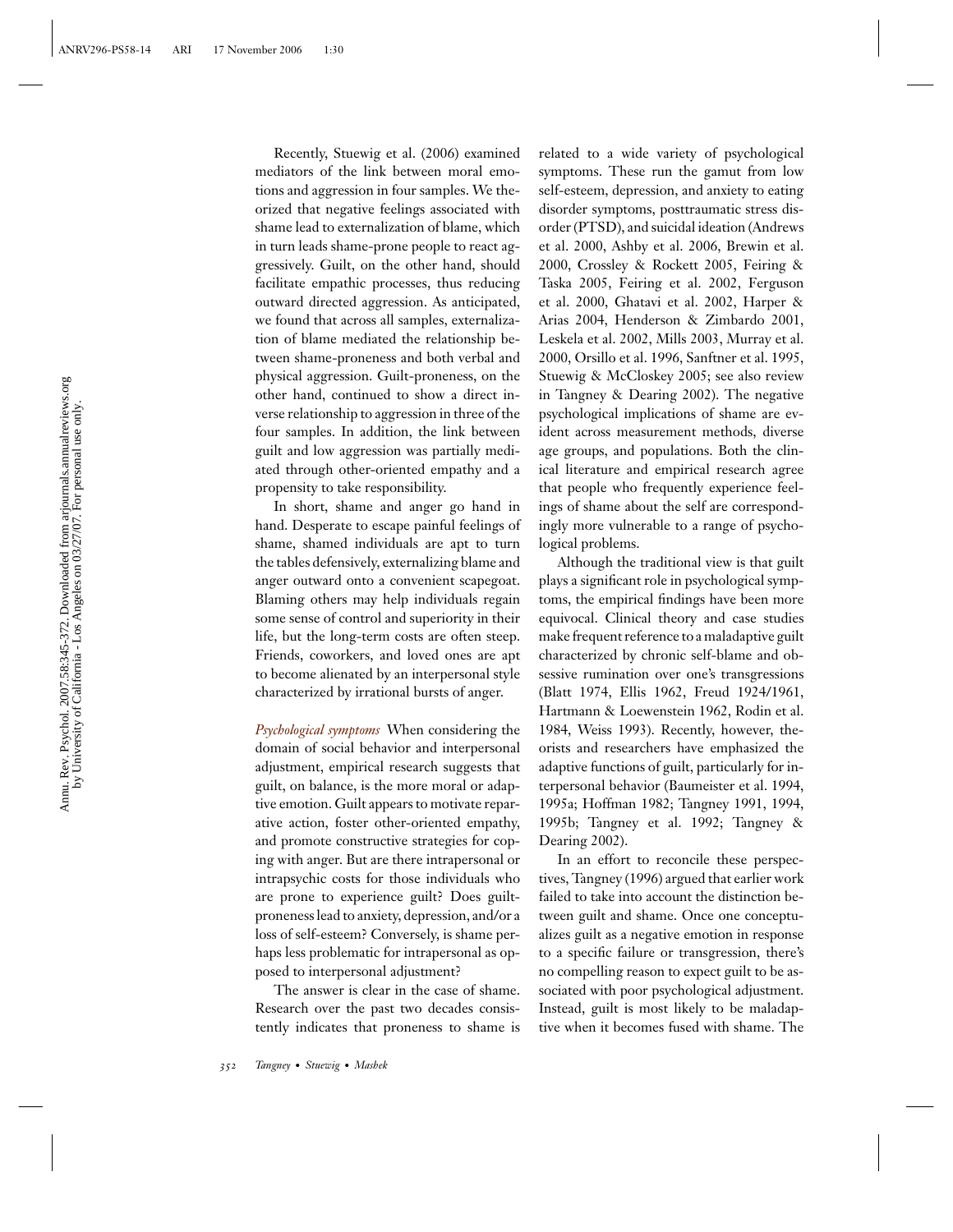advantages of guilt are lost when a person's guilt experience ("Oh, look at what a horrible *thing* I have *done*") is magnified and generalized to the self ("...and aren't I a horrible *person*"). Ultimately, it's the shame component of this sequence—not the guilt component that poses the problem, as the person becomes saddled with feelings of contempt and disgust for a bad, defective self.

Moreover, such painful feelings of shame are difficult to resolve. Shame—and, shamefused guilt—offers little opportunity for redemption. It is a daunting challenge to transform a self that is defective at its core. Thus, guilt with an overlay of shame is most likely the source of the painful self-castigation and rumination so often described in the clinical literature. In contrast, there are typically a multitude of paths to redemption in the case of uncomplicated guilt focused on a specific behavior. A person (*a*) often has the option of changing the objectionable behavior; (*b*) or even better yet, has an opportunity to repair the negative consequences; (*c*) or at the very least, can extend a heartfelt apology. And when it is not possible to make these external amends, one can resolve to do better in the future.

Consistent with this conceptual analysis, empirical studies that fail to take into account the distinction between shame and guilt, or that employ adjective checklist-type (and other globally worded) measures that are ill-suited to distinguish between shame and guilt, report that guilt-proneness is associated with psychological symptoms (Boye et al. 2002, Fontana & Rosenbeck 2004, Ghatavi et al. 2002, Harder 1995, Jones & Kugler 1993, Meehan et al. 1996). For example, using the Interpersonal Guilt Questionnaire (O'Connor et al. 1997), Berghold & Locke (2002) found that solely the "self-hate" guilt scale differentiated between a control group and adolescents diagnosed with anorexia nervosa. (The authors concluded that, in fact, shame—not guilt—is more important to a clinical understanding of this eating disorder.)

On the other hand, measures sensitive to Lewis's (1971) distinction between shame about the self versus guilt about a specific behavior (e.g., scenario-based methods assessing shame and guilt with respect to specific situations) show that the propensity to experience "shame-free" guilt is essentially unrelated to psychological symptoms. Numerous independent studies converge: guiltprone children, adolescents, and adults are not at increased risk for depression, anxiety, low self-esteem, etc. (Gramzow & Tangney 1992; Leskela et al. 2002; McLaughlin 2002; Quiles & Bybee 1997; Schaefer 2000; Stuewig & McCloskey 2005; Tangney 1994; Tangney & Dearing 2002; Tangney et al. 1991, 1992, 1995).

It is worth noting, however, that in most scenario-based measures of shame and guilt (including the Test of Self-Conscious Affect, or TOSCA), the majority of situations are relatively ambiguous regarding responsibility or culpability. For the negatively valenced (but not positively valenced) situations, respondents are asked to imagine events in which they clearly failed or transgressed in some way. Problems are likely to arise when people developed an exaggerated or distorted sense of responsibility for events beyond their control or for which they have no personal involvement (Ferguson et al. 2000, Tangney & Dearing 2002, Zahn-Waxler & Robinson 1995). Survivor guilt is a prime example of such a problematic guilt response that has been consistently linked to psychological maladjustment (Kubany et al. 1995, 2004; O'Connor et al. 2002). In an experimental study of elementary school–aged children, Ferguson et al. (2000) varied the degree to which situations in a scenario-based measure were ambiguous with respect to responsibility. They found a positive relationship between internalizing symptoms (e.g., depression) and proneness to guilt specifically in situations where responsibility was ambiguous.

In short, the benefits of guilt are evident when people acknowledge their failures and transgressions and take appropriate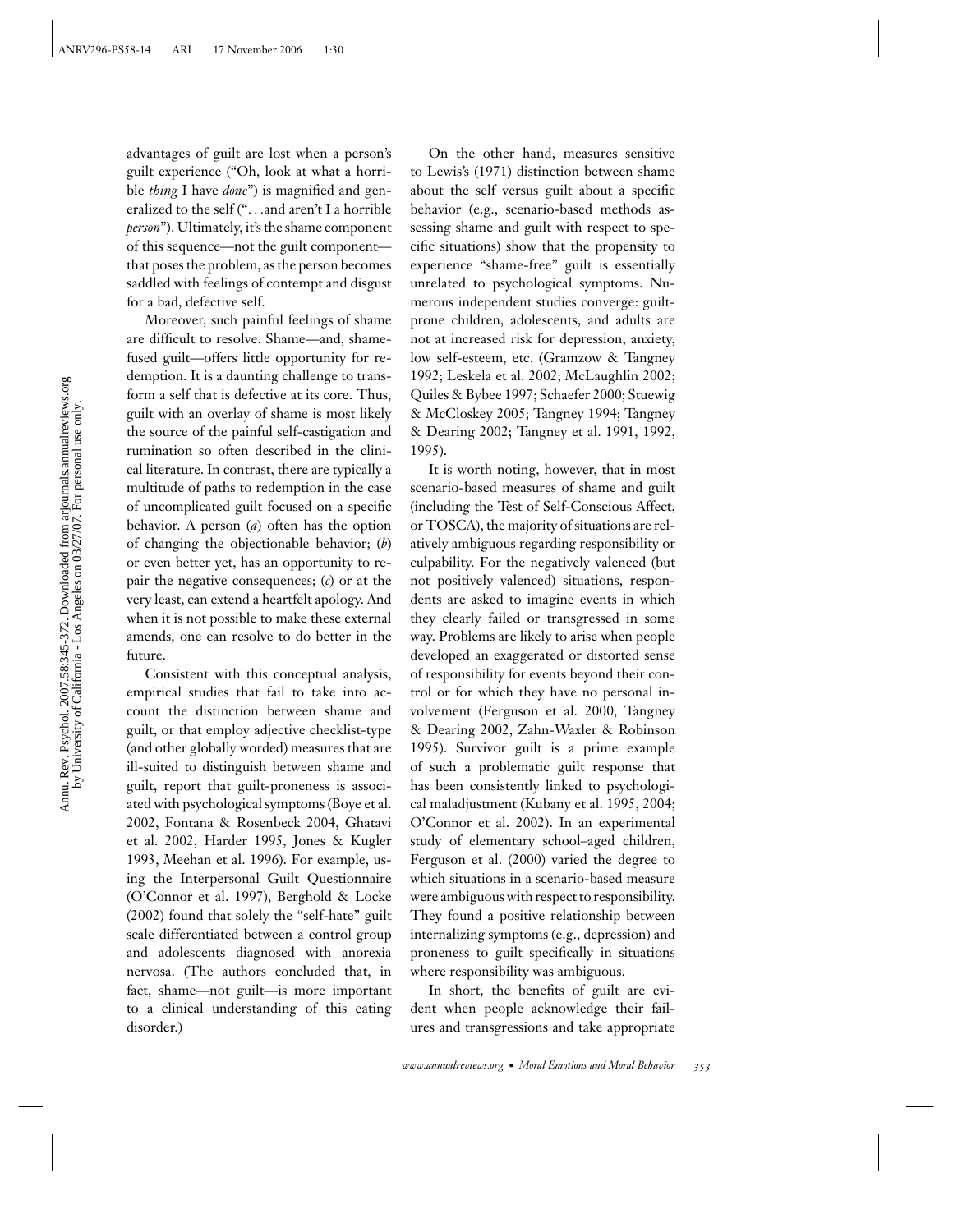responsibility for their misdeeds. In such situations, the interpersonal benefits of guilt do not appear to come at a cost to the individual. The propensity to experience "shamefree" guilt in response to clear transgressions is generally unrelated to psychological problems, whereas shame is consistently associated with maladaptive processes and outcomes at multiple levels.

*Linking moral emotions to risky, illegal, and otherwise inadvisable behavior* Because shame and guilt are painful emotions, it is often assumed that they motivate individuals to avoid doing wrong. From this perspective, anticipated shame and guilt should decrease the likelihood of transgression and impropriety. But what exactly do the data show?

Empirical studies of diverse samples, employing a range of measures, clearly indicate that guilt-proneness is inversely related to antisocial and risky behavior. In a study of college undergraduates (Tangney 1994), guilt-proneness was associated with endorsing such items as "I would not steal something I needed, even if I were sure I could get away with it." Similarly, Tibbetts (2003) found that college students' guilt-proneness was inversely related to self-reported criminal activity. Among adolescents, proneness to shame-free guilt has been negatively correlated with delinquency (Merisca & Bybee 1994, Stuewig & McCloskey 2005; although Ferguson et al. 1999 found a negative relationship between guilt-proneness and externalizing symptoms among boys, the opposite was true for girls). The moral emotions appear to be well established by middle childhood and have implications for moral behavior for years to come (Tangney & Dearing 2002). Children prone to shame-free guilt in the fifth grade were, in adolescence, less likely to be arrested, convicted, and incarcerated. They were more likely to practice safe sex, and they were less likely to abuse drugs. Importantly, these findings held when controlling for family income and mothers' education. Guilt-prone college students, too, are less likely to abuse drugs and alcohol (Dearing et al. 2005). Even among adults already at high risk, guilt-proneness appears to serve a protective function. In a longitudinal study of jail inmates, guilt-proneness assessed shortly after incarceration negatively predicted recidivism and substance abuse during the first year post-release (Tangney et al. 2006).

The pattern of results for shame is quite different, with virtually no evidence supporting the presumed adaptive nature of shame. In studies of children, adolescents, college students, and jail inmates, shame does not appear to serve the same inhibitory functions as guilt (Dearing et al. 2005, Stuewig & McCloskey 2005, Tangney et al. 1996b). To the contrary, research suggests that shame may even make things worse. In a study of children, Ferguson et al. (1999) found that shame-proneness was positively correlated with externalizing symptoms on the Child Behavior Checklist. In a sample of college students, Tibbetts (1997) found a positive relationship between shameproneness and intentions toward illegal behavior. Shame-proneness assessed in the fifth grade predicted later risky driving behavior, earlier initiation of drug and alcohol use, and a lower likelihood of practicing safe sex (Tangney & Dearing 2002). Similarly, proneness to problematic feelings of shame has been positively linked to substance use and abuse in adulthood (Dearing et al. 2005, Meehan et al. 1996, O'Connor et al. 1994, Tangney et al. 2006).

The differential link of shame and guilt to moral behavior may not generalize across all populations with respect to all behaviors. Harris (2003) assessed event-specific experiences of shame and guilt among drunk-driving offenders following their appearance in court or at a restorative justice conference. In contrast to most extant studies, Harris found no evidence that shame and guilt form distinct factors. It's important to note that this study focused on a unique, homogeneous sample (convicted drunk drivers, many of whom have substance abuse problems) and a single type of transgression. Harris's findings raise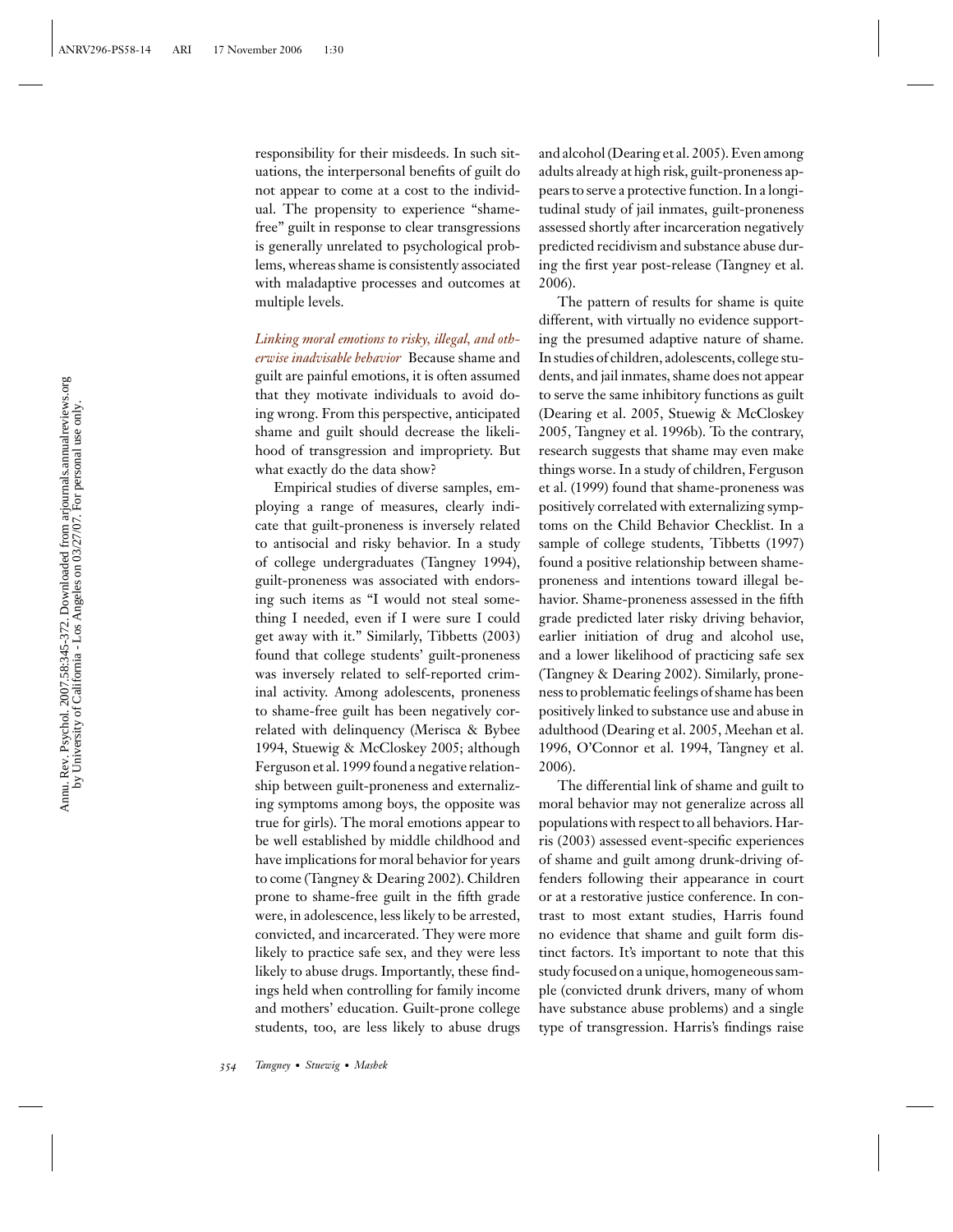substance abuse problems may not have welldifferentiated experiences of shame and guilt. Alternatively, guilt and its attendant empathic focus on the harmed other may be less relevant to transgressions, such as drunk driving, that typically do not result in objective physical harm to others. (That is, the magnitude of consequences of an automobile accident is potentially huge, whereas the probability of its occurrence on any given occasion is rather small. Most drunk-driving offenders are arrested for erratic driving, not at the scene of an accident involving actual harm to another person.) In sum, empirical results converge, indi-

cating that guilt but not shame is most effective in motivating people to choose the moral paths in life. The capacity for guilt is more apt to foster a lifelong pattern of moral behavior, motivating individuals to accept responsibility and take reparative action in the wake of the occasional failure or transgression. In contrast, research has linked shame with a range of illegal, risky, or otherwise problematic behaviors. Thus, when considering the welfare of the individual, his or her close relationships, or society, feelings of guilt represent the moral emotion of choice.

the intriguing possibility that individuals with

## **New directions in research on shame and guilt.**

*Context- or domain-specific shame and guilt* Some clinicians have lamented the research literature's heavy focus on dispositional shame (Leeming & Boyle 2002). Andrews (1998) notes that at least three different conceptualizations of the high-shame individual are implicit in the range of current dispositional measures of shame. Some researchers conceptualize shame-proneness as the propensity to experience shame across a range of situations (operationalized by scenario-based measures such as the TOSCA-3). Others conceptualize high-shame individuals as those who frequently or continuously experience global shame, an affect not necessarily connected to particular events (operationalized by global adjective checklists, such as the PFQ-2, and by the Internalized Shame Scale). A third and more recent conceptualization of "high shame" is explicitly domain specific individuals who are chronically shamed about particular circumscribed behaviors or personal characteristics (e.g., physical appearance, level of education, race/ethnicity, and stuttering).

A number of researchers have developed measures to assess shame and guilt with respect to specific domains. For example, researchers concerned with the psychology of eating disorders and those exploring hypotheses drawn from the Objectification Theory of Frederickson & Roberts (1997) have assessed feelings of shame specifically in reference to one's body. "Body shame" has been consistently associated with self-objectification and eating disorder symptoms (Hallsworth et al. 2005). Andrews (1995, 1998) has examined the link between childhood abuse and body shame (see below).

Regarding guilt, researchers have begun to examine the nature and implications of domain-specific feelings of guilt associated with trauma. Trauma-related guilt cognitions, such as false beliefs about responsibility or pre-outcome knowledge, are reliably associated with symptoms of depression among diverse samples of trauma survivors (Blacher 2000; Kubany et al. 1995, 2004; Lee et al. 2001). Moreover, cognitive processing therapy and prolonged exposure interventions appear to be effective at reducing trauma-related guilt cognitions (Nishith et al. 2005, Resick et al. 2002).

*Styles of coping with the shame (and guilt) experience* Most theory and research on shame and guilt has focused on the events that lead up to these emotional experiences, the phenomenology of these emotions, or the consequences of these emotions for motivation and behavior. Less attention has been directed toward how people cope with aversive feelings of shame and guilt. Drawing on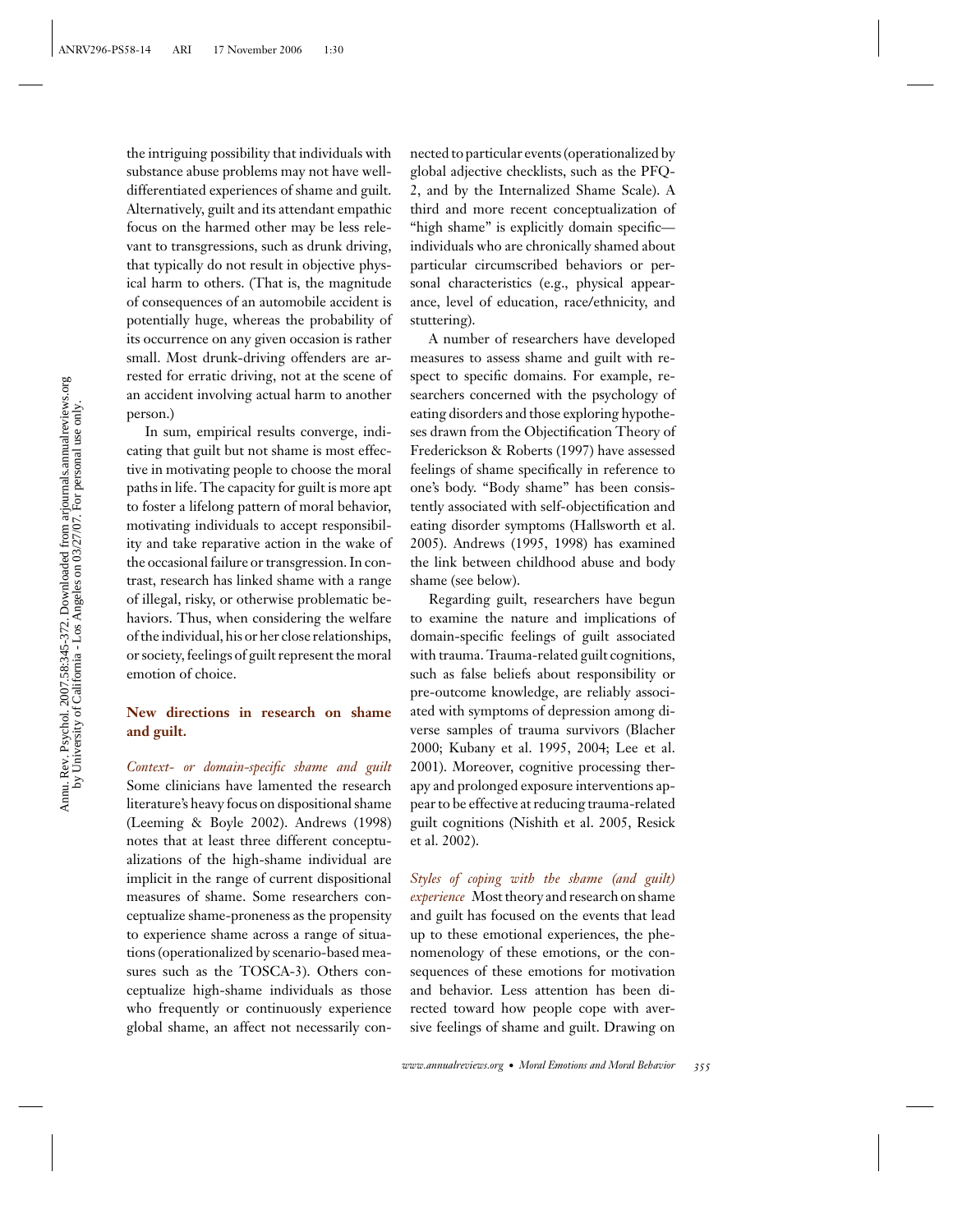Nathanson's (1992) Compass of Shame theory, Elison et al. (2006a) developed a measure of individual differences in coping with shame. The Compass of Shame Scale (COSS-4) consists of four 10-item scales representing the poles of Nathanson's Compass of Shame plus a fifth assessing adaptive responses. More specifically:

- "Attack Self" assesses inward-directed anger and blame (e.g., self-disgust)
- "Withdrawal" assesses the tendency to hide or withdraw when shamed (e.g., avoid others)
- "Avoidance" assesses disavowal and emotional distancing or minimization (e.g., minimizing the importance of a failing grade)
- "Attack Other" assesses outward-<br>directed anger and blame (e.g., and blame (e.g., blaming someone else for the failure or transgression)
- "Adaptive" assesses acknowledgment of shame and motivation to apologize and/or make amends

Some clear parallels exist between the scales of the COSS-4 and the scales of the TOSCA. Attack Self and Withdrawal bear a close resemblance to the two types of items that comprise the TOSCA Shame scale negative self-appraisals and avoidance. The Adaptive Responses scale bears a close resemblance to the TOSCA Guilt scale. Attack Other bears considerable resemblance to the TOSCA Externalization of Blame scale. And Avoidance resembles the TOSCA Detachment scale (although the TOSCA Detachment scale appears less internally consistent than the COSS-4 Avoidance scale). The use of different terms to describe similar types of response most likely reflects differences in theoretical formulation. Nathanson (1992) draws on modern psychoanalytic theory, Tomkin's (1963) emotion theory, and associated attachment theory. The TOSCA measures were informed by social-cognitive theories of emotion, with much influence from Lewis (1971). As one might expect, of the four scales of the COSS-4, the Withdrawal and Attack Self

scales are most highly correlated with shame, as well as measures of more general psychological adjustment (Elison et al. 2006a,b).

In a sample of undergraduates, Campbell & Elison (2005) found that both subscales of the Self-Report Psychopathy Scale (SRPS) were negatively related to the guilt-like Adaptive Response to Shame scale and positively related to Attack Others and Avoidance scales. The SRPS subscale assessing antisocial lifestyle paralleling Hare's (1991) Factor 2 on the Psychopathy Checklist-Revised was positively correlated with Attack Self and Withdrawal scales—scales that assess shame much as defined by Lewis (1971) and Tangney (1996). But the Primary Psychopathy subscale, assessing psychopathic personality features akin to Hare's (1991) Factor 1, was negatively or negligibly related to shame per se—the Attack Self andWithdrawal scales. Future research examining how correlates of the COSS-4 parallel or differ from the TOSCA is needed.

*Psychobiological correlates of shame* Researchers have recently begun to evaluate psychobiological markers of shame, examining biological responses to laboratory manipulations designed to threaten the social self (Dickerson et al. 2004b, Gruenewald et al. 2004; see Dickerson et al. 2004a for a review). Dickerson et al. found that participants who wrote about incidents wrought with self-blame, in contrast to participants who wrote about daily activities, evidenced increased levels of selfreported shame (and guilt) from pretest to post-test. More importantly, these same participants evidenced increased proinflammatory cytokine activity from pretest to posttest, and this response was significantly predicted by increases in self-reported shame. Consistent with theory differentiating shame and guilt, shame uniquely predicted this immune-related response; changes in neither guilt nor general negative affect significantly predicted changes in the cytokine response. Recent applied research is equally suggestive: Among people with HIV, persistent feelings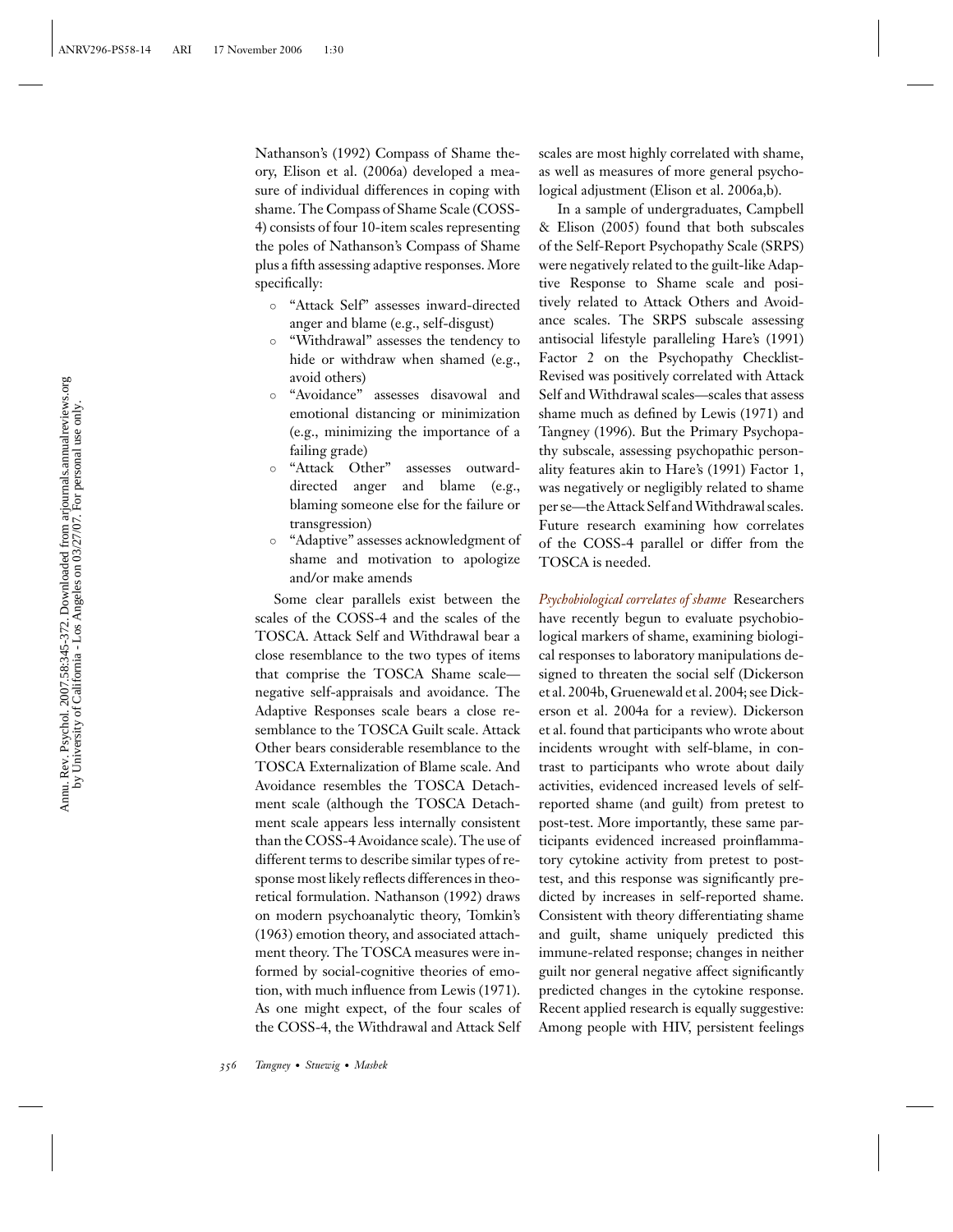of shame predicted t-cell decline, an indicator of compromised immune function (Weitzman et al. 2004).

Gruenewald et al. (2004) examined cortisol responses of individuals performing stressful speaking and arithmetic tasks with and without an audience. Individuals in the social evaluation condition reported more shame (and lower self-esteem) than did individuals in the nonevaluative condition. Moreover, those individuals in this shame-eliciting condition also evidenced significant increases in cortisol levels. Similarly, among children, nonverbal expressions of shame and embarrassment during laboratory tasks were associated with greater cortisol changes during the session, relative to other nonverbal behavioral styles (Lewis & Ramsay 2002).

Considering these patterns of immunoresponse in toto, Dickerson et al. (2004a) note, "...shame may be experienced particularly in conditions characterized by negative social evaluation and rejection. The cortisol and proinflammatory cytokine systems also appear to be responsive to social-evaluative threat. While tentative, there is support for the notion that the activation of these systems under the very specific condition of threat to the social self may hinge on the experience of shame and related emotions" (p. 1205).

Cardiovascular reactivity seems likewise associated with experiences of shame. For example, in addition to evaluating cortisol response, Gruenewald et al. (2004) also evaluated heart rate and blood pressure changes in response to the stressful speaking and arithmetic tasks. Although heart rate and systolic blood pressure increased in both the social evaluative and nonevaluative conditions, the response was somewhat more marked in the social evaluative condition. Extending this work with a clever laboratory manipulation of experienced emotions, Herrald & Tomaka (2002) evaluated cardiovascular reactivity in the wake of pride, shame, and anger. They found that the negatively valenced emotions of shame and anger resulted in higher levels of cardiovascular reactivity than pride; importantly, participants in the shame condition showed higher peripheral resistance (associated with hypertension) and participants in the anger condition showed higher cardiac contractility (associated with coronary disease).

In sum, there seems to be distinct physiological correlates corresponding to the experience of shame. Such physiological markers may prove to be useful as a measurement tool in future research on situation-specific states of shame.

*Childhood abuse and the propensity to experience shame* Clinicians have long reported that victims of abuse or trauma are often haunted by feelings of shame. This may especially be true in cases of child maltreatment because of its secretive and hidden nature (Deblinger & Runyon 2005). The experience of abuse at a young age may instigate and reinforce shame-inducing thoughts (Andrews 1998). Also, severely punitive parenting practices may engender in children feelings of helplessness and self-blame, which may then lead to a globalized sense of shame. Although child maltreatment in its different forms (physical abuse, sexual abuse, neglect, harsh parenting) has long been theorized to engender a vulnerability to shame, systematic empirical research has been conducted only recently.

A number of studies have found a relationship between childhood physical and sexual abuse and specific forms of shame, including body shame (Andrews 1995, Andrews & Hunter 1997) and shame about a traumatic event (Andrews et al. 2000). In addition, Murray & Waller (2002) found a relationship between unwanted sexual experience of any sort and internalized shame. Although Hoglund & Nicholas (1995) reported no relationship between a history of physical abuse and shame-proneness, they did find a link between shame-proneness and history of emotional abuse. In this same vein, Gilbert et al. (1996) found that put-downs and shaming practices by parents were associated with adult children's shame-proneness. Each of these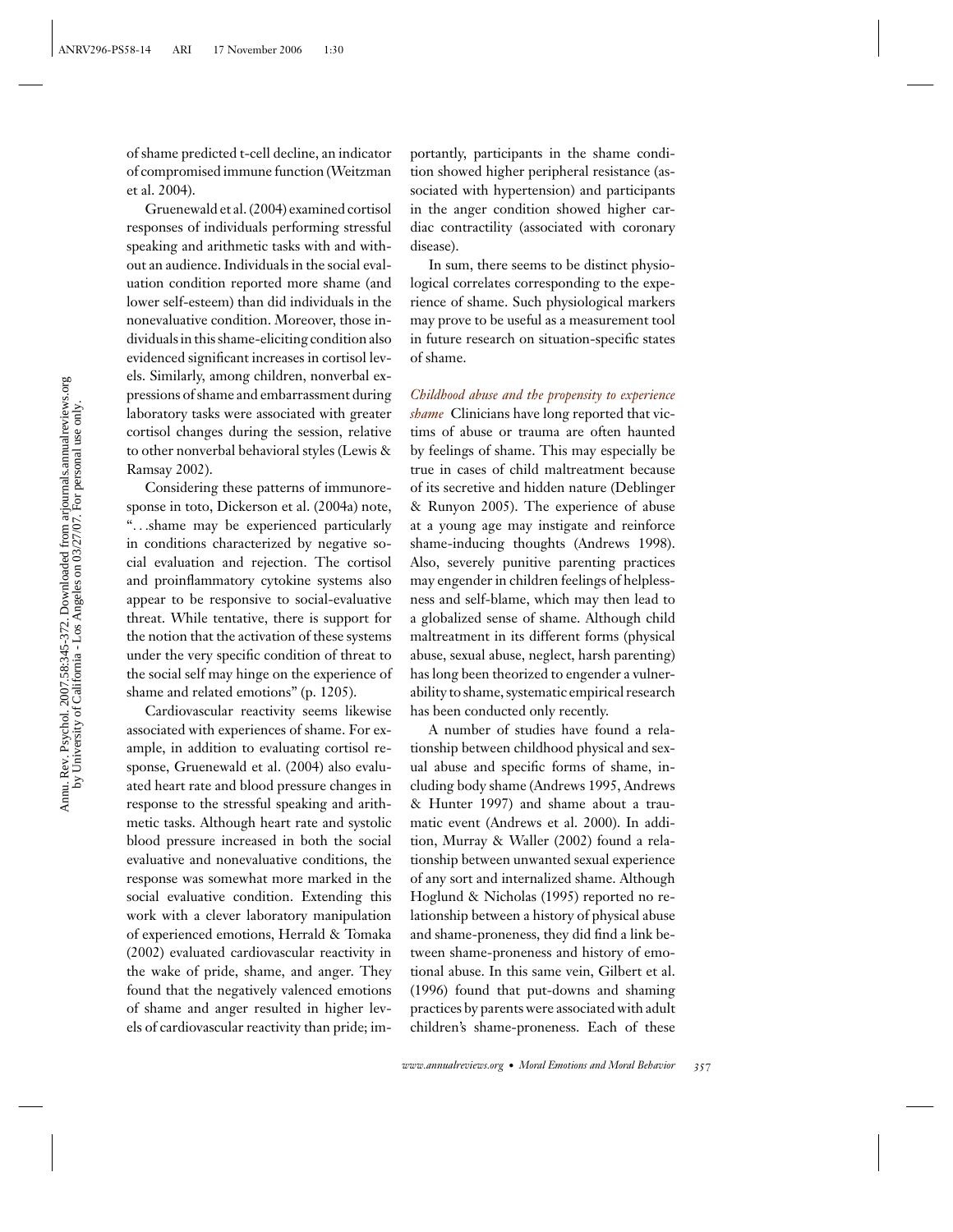studies, however, was based on retrospective reports of maltreatment and parenting practices, which have known weaknesses (Widom et al. 2004).

Nonetheless, when considering studies using prospective or observational designs, the results for nonsexual abuse and shame are similar. Bennett et al. (2005) report an association between physical abuse and nonverbal shame, although there was not a significant relationship for neglect. In addition, Alessandri & Lewis (1996) found girls coded as maltreated to have higher nonverbal shame. More generally, negative or harsh parenting has been associated with the propensity to experience shame (Alessandri & Lewis 1993, 1996; Ferguson & Stegge 1995; Mills 2003). Stuewig & McCloskey (2005) report a relationship between harsh parenting in childhood and shame-proneness in adolescence, a relationship that was mediated by rejecting parenting practices also measured in adolescence.

The relationship between sexual abuse and shame seems to be less straightforward. In research studies of individuals who have experienced sexual abuse, shame has been consistently implicated in poor outcomes such as depression and PTSD symptoms (Feiring & Taska 2005; Feiring et al. 1996, 2002; Talbot et al. 2004). Feiring & Taska (2005) have also found abuse-specific shame to be moderately stable across time.

However, neither Alessandri & Lewis (1996), using observational measures of shame, nor Stuewig & McCloskey (2005), using self-reports of shame-proneness, found a relationship between history of sexual abuse and shame, but both studied small samples of sexually abused individuals. Another reason for these null findings may be that complex emotions surround not only the abusive act but also how the individual copes with the experience. Using facial coding data for shame, Bonanno et al. (2002) found that individuals with a documented history of sexual abuse who did not disclose the abuse in an interview had higher levels of observed shame

than those individuals who did disclose their sexual abuse history. There was no difference in shame between those who did disclose and a nonabused comparison group. In a follow-up (Negrao et al. 2005), individuals who did disclose their sexual abuse history were higher on shame coded from narratives compared with those who did not disclose and those in a nonabused comparison group. In other words, individuals who disclosed their abuse histories expressed more shame verbally, whereas those who did not disclose expressed more shame nonverbally, relative to control participants.

In sum, the findings regarding the relationship between childhood abuse and subsequent difficulties with shame are mixed, no doubt due in part to the fact that studies have employed different measures and conceptualizations of both maltreatment and shame (Berliner 2005). Nonetheless, taken together, the weight of evidence suggests that people who experience maltreatment in childhood are somewhat more vulnerable to shame issues later in life.

*Vicarious or "collective" shame and guilt: groupbased self-conscious emotion* Thus far, this review has focused almost exclusively on shame and guilt experienced in reaction to one's own misdeeds. In recent years, a number of investigators have substantially expanded the literature on self-conscious emotions by considering "vicarious" or "group-based" shame and guilt—feelings experienced in response to the transgressions and failures of other individuals. This research represents an exciting integration of self-conscious emotions theory with the social psychological literature on social identity, group, and intergroup processes. To the extent that the self is, in part, defined by our interpersonal relations and group memberships, it is possible to construe the behavior of an in-group member as reflecting on the self. Thus, personal causality is not always a prerequisite for the experience of shame or guilt.

In many ways, the phenomena of vicarious shame and guilt parallel personal shame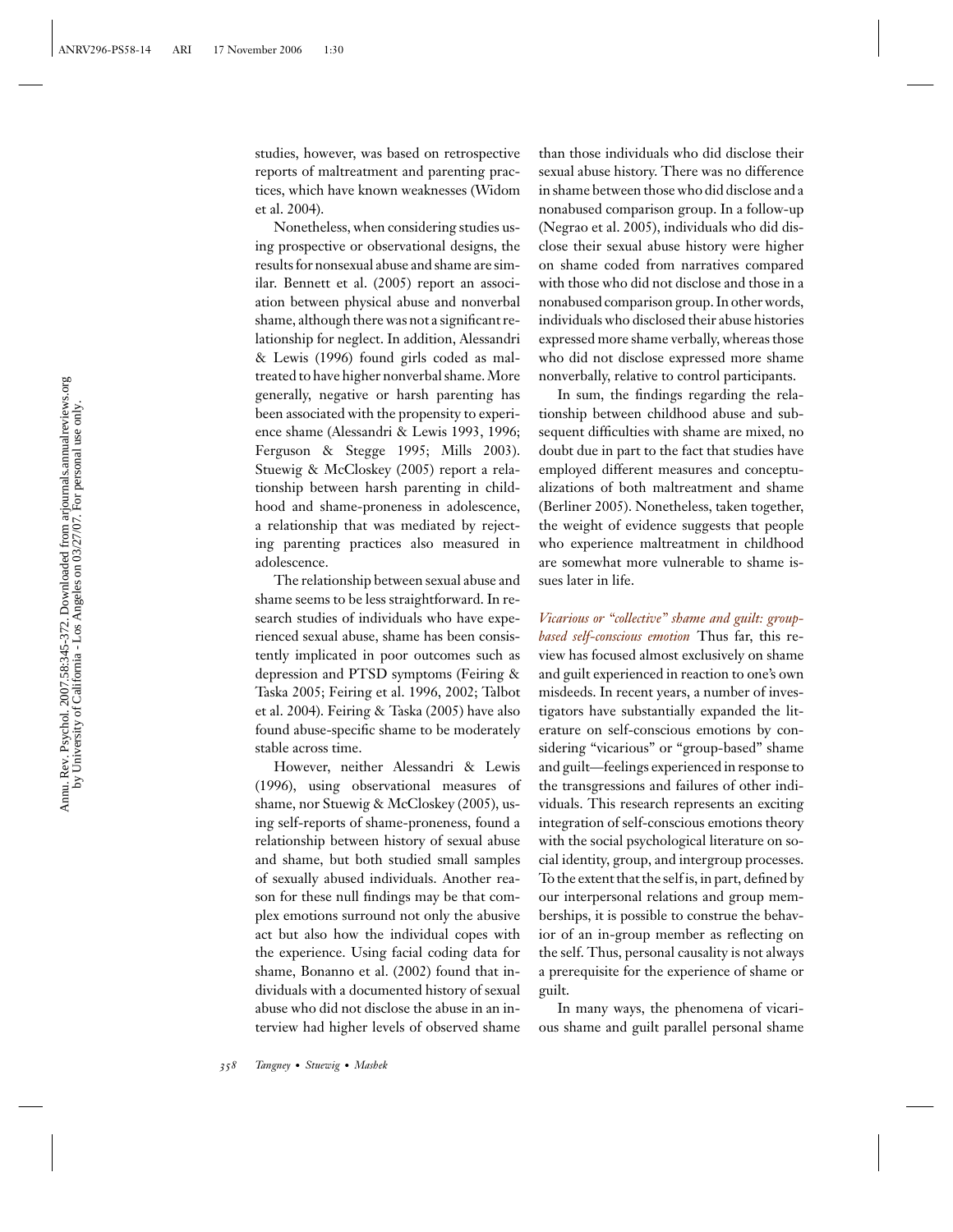and guilt experiences. Lickel, Schmader, and colleagues (Lickel et al. 2004, 2005) have developed a process model linking specific types of appraisals with vicarious experiences of shame and guilt, respectively. They present compelling evidence that group-based shame is most likely elicited when a threatened shared identity is salient—that is, when concerns about maintaining a positive group identity arise. Vicarious guilt, on the other hand, is more likely when one's interpersonal dependence with the perpetrator is salient, and when relational-based concerns are highlighted by a focus on harm to another group or individual. For example, Lickel et al. (2005) found that vicarious shame (but not guilt) experiences were positively related to their ratings of the relevance of an offending behavior to the identity shared by the respondent and the perpetrator. The link between identity concerns and vicarious or group-based shame are evident in both correlational and experimental studies (Iyer et al. 2006, Schmader & Lickel 2006).

Degree of interdependence with the perpetrator appears to be uniquely related to vicarious guilt (Lickel et al. 2005). However, identification with the perpetrating group can also have implications for vicarious, groupbased guilt as well (Branscombe & Doosje 2004, Doosje et al. 1998), especially when individuals are prompted to focus on the harm done (Iyer et al. 2003)

Of particular applied relevance to current international conflicts, when people are provided with ambiguous information about group members' transgressions, those who are highly identified with the group appear to capitalize on the ambiguity, reporting less vicarious shame (Johns et al. 2005) and group-based guilt (Doosje et al. 1998) relative to those who are less identified, and whose self is presumably less threatened.

As with personal guilt experiences, groupbased guilt has been associated with empathy (Zebel et al. 2004) and a motivation to repair or make amends (Iyer et al. 2003, Lickel et al. 2005, Swim & Miller 1999, Zebel et al. 2004).

And as with personal shame experiences, vicarious group-based shame (but not guilt) has been linked to a desire to distance oneself from the shame-eliciting event (Johns et al. 2005, Lickel et al. 2005). Furthermore, the link between anger and shame is evident when considering vicarious shame (Iyer et al. 2006, Johns et al. 2005, Schmader & Lickel 2006). Nonetheless, there are some indications that vicarious or group-based shame may have a kinder, gentler side than personal shame. For example, under some circumstances, groupbased shame appears to motivate a desire to change the image of the group in a proactive fashion (Lickel et al. 2006).

#### **Embarrassment**

Embarrassment appears to be less centrally relevant to the domain of morality than are shame and guilt. For example, adults' ratings of personal shame-, guilt-, and embarrassment-eliciting events indicate that when people feel embarrassed, they are less concerned with issues of morality than when they feel shame or guilt (Tangney et al. 1996a). Nonetheless, certain conditions exist under which embarrassment may support or undermine people's efforts to live life in a manner consistent with their moral standards.

Miller (1995) defines embarrassment as "an aversive state of mortification, abashment, and chagrin that follows public social predicaments" (p. 322). Embarrassment accounts from hundreds of high school students and adults (Miller 1992) indicate that the most common causes of embarrassment are "normative public deficiencies"—situations in which a person behaves in a clumsy, absent-minded, or hapless way (tripping in front of a crowd, forgetting someone's name, unintended bodily-induced noises). Other common embarrassment-inducing situations include awkward social interactions and being conspicuous (e.g., during the "birthday" song). Generally, events causing embarrassment seem to signal that something is amiss some aspect of the self or one's behavior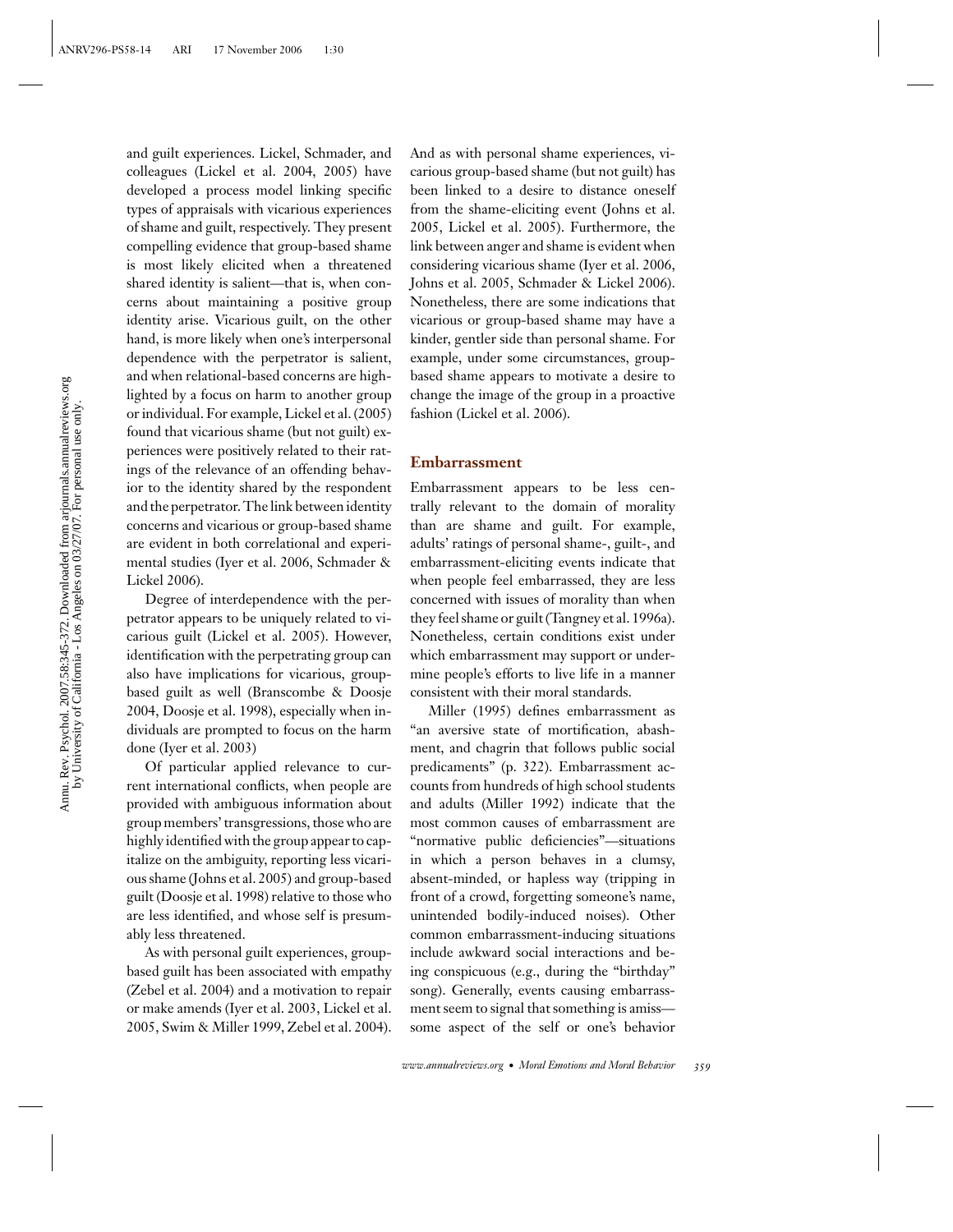needs to be carefully monitored, hidden, or changed.

The motivations prompted by embarrassment, however, may have implications for moral behavior. Research indicates that embarrassed people are inclined to behave in conciliatory ways in order to win approval and (re)inclusion from others (Cupach & Metts 1990, 1992; Leary et al. 1996; Miller 1996; Sharkey & Stafford 1990). In other words, upon feeling embarrassment (or to avoid embarrassment), people are inclined to conform and curry favor. Thus, depending on the local norms of the immediate social environment, embarrassment may prompt adherence to broadly accepted moral standards or to locally endorsed deviant acts.

As with shame and guilt, there are individual differences in the degree to which people are prone to experience embarrassment. Research has shown that embarrassability is associated with neuroticism, high levels of negative affect, self-consciousness, and a fear of negative evaluation from others (Edelmann & McCusker 1986, Leary & Meadows 1991, Miller 1995b). To the extent that embarrassment-prone individuals are highly aware of and concerned with social rules and standards, they may be especially vulnerable to the influence of peer pressure.

#### **Moral Pride**

Thus far, this chapter has focused on negatively valenced moral emotions. We turn now to one of the long-neglected positively valenced moral emotions—morally relevant experiences of pride. Of the self-conscious emotions, pride is the neglected sibling. Mascolo & Fischer (1995) define pride as an emotion "generated by appraisals that one is responsible for a socially valued outcome or for being a socially valued person" (p. 66). From their perspective, pride serves to enhance people's self-worth and, perhaps more importantly, to encourage future behavior that conforms to social standards of worth or merit (see also Barrett 1995).

Most theoretical and empirical research on pride emphasizes achievement-oriented pride (Tracy & Robins 2004b). Although pride may most often arise in response to scholastic, occupational, or athletic achievement, selfconscious experiences of pride in moral contexts may be an important component of our moral emotional apparatus. Feelings of pride for meeting or exceeding morally relevant standards (and for inhibiting impulses to behave immorally) may serve important motivational functions, rewarding and reinforcing one's commitment to ethics of autonomy, community, and divinity.

In parallel to the self-versus-behavior distinction of guilt and shame, it may be useful to distinguish between two types of pride. Along similar lines, Tangney (1990) distinguished between "alpha" pride (pride in self) and "beta" pride (pride in behavior), M. Lewis (1992) distinguished between hubris (pridefulness) and pride (experienced in reference to a specific action or behavior), and Tracy & Robins (2004b) distinguished between hubris and more event-specific achievementoriented pride. Tracy & Robins (2006), drawing on multiple methods, present compelling empirical evidence for these two types of pride.

Little empirical research has been conducted on individual differences in proneness to pride in self (or pride in behavior, for that matter). The Tests of Self-Conscious Affect (e.g., Tangney et al. 1989; see Tangney & Dearing 2002 for details) each contain measures of the propensity to experience alpha pride and beta pride, respectively. These subscales, however, have very modest reliabilities, largely because they draw on only a few items. Thus, we and other investigators have made little use of these ancillary scales. Lewis (1992) views hubris as largely maladaptive, noting that hubristic individuals are inclined to distort and invent situations to enhance the self, which can lead to interpersonal problems. It remains to be seen how individual differences in pride or hubris relate to the capacity to selfregulate or to choose the moral path in life.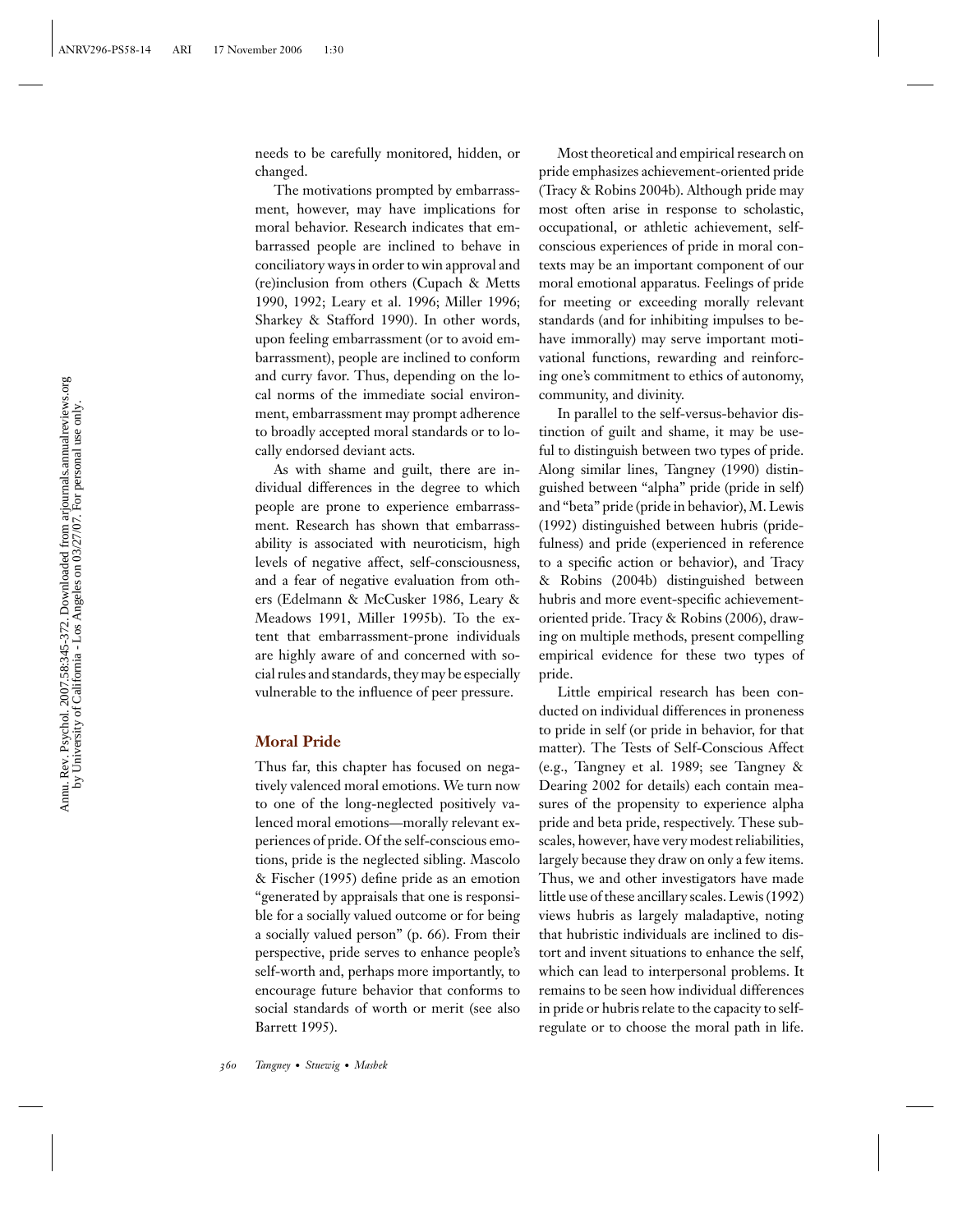One possibility is that pride and hubris represent the flip side of guilt and shame—one the "modern," adaptive moral emotion and the other, its evil twin.

## **OTHER-FOCUSED MORAL EMOTIONS**

Thus far, our review of theory and research on moral emotion has focused on the selfconscious emotions of shame, guilt, embarrassment, and pride. These emotions vary in valence and in attributions regarding the particular source of offense (e.g., self versus self's behavior). But these self-conscious emotions are similar in that in each case, the emotion is elicited when some aspect of the self is scrutinized and evaluated with respect to moral standards. Recently, Haidt (2000, 2003) added importantly to our thinking about the nature of "moral emotions." In his work, Haidt focuses primarily on the emotions of elevation and gratitude—emotions that are experienced when observing the admirable deeds of others, and that then motivate observers to engage in admirable deeds themselves.

In fact, by crossing the two dimensions of focus (self versus other) and valence (positive versus negative), one can conceptualize four categories of moral emotion (see Haidt 2003, following Ortony et al. 1988). To date most theory and research on moral affect has emphasized the negatively valenced selfconscious quadrant. With the advent of the positive psychology movement and Haidt's groundbreaking work, we anticipate that the next decade will see exciting new developments in our understanding of the moral functions of negatively and positively valenced other-directed emotions.

## **Righteous Anger, Contempt, and Disgust**

Anger is a negatively valenced, other-focused emotion not typically considered in the morally relevant sphere. People may experience anger for a very broad range of situations—e.g., when insulted, frustrated, inconvenienced, or injured in any one of a number of ways. According to appraisal theorists (Lazarus 1991, Roseman 1991, Smith & Ellsworth 1985), people typically feel angry when they appraise an event as personally relevant, inconsistent with their goals, and when the event appears to be caused (often intentionally) by a responsible other. The emphasis is on perceptions of actual or potential selfharm (e.g., a personally relevant goal has been thwarted or frustrated, a valued possession has been threatened or harmed) in conjunction with attributions of intentionality and/or responsibility on the part of the offending other.

Righteous anger, however, arises in response to a special class of anger-eliciting events, those in which the perpetrator's behavior represents a violation of moral standards. In such cases, the harm need not be personally experienced. One can feel anger upon witnessing morally repulsive behavior aimed at a third party. Rozin et al. (1999) presented evidence that righteous anger tends to occur more specifically in response to violations of the ethic of autonomy—the ethic most familiar in Western culture. Righteous anger can serve moral functions in that it can motivate "third-party" bystanders to take action in order to remedy observed injustices.

The emotions of contempt and disgust also stem from negative evaluations of others, but seem somewhat less apt than righteous anger to motivate morally corrective action. Among participants in both the United States and Japan, Rozin et al. (1999) found that feelings of contempt were differentially linked to violations of the ethic of community (e.g., violations of social hierarchy), whereas feelings of disgust were linked to violations of the ethic of divinity (e.g., actions that remind us of our animal nature, such as defecation, problems with hygiene, etc., as well as assaults on human dignity, such as racism and abuse).

#### **Elevation**

Just as disgust is the moral emotion people experience when observing violations of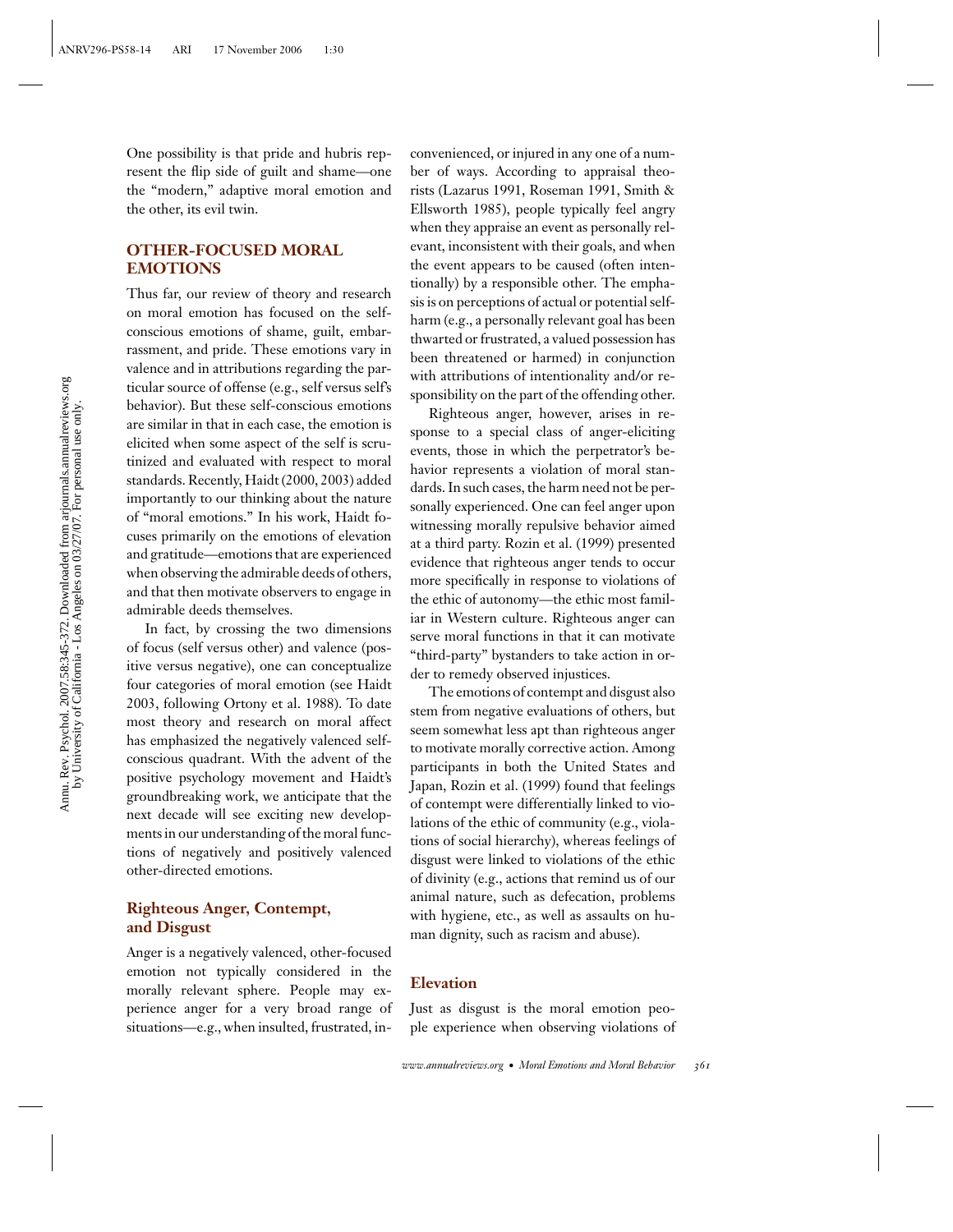the ethic of divinity, elevation is the positive emotion elicited when observing others behaving in a particularly virtuous, commendable, or superhuman way (Haidt 2000). In a study of college students, Haidt et al. (2002) explored the phenomenology of elevation, asking participants to recall "a manifestation of humanity's 'higher' or 'better' nature." Participants reported warm, pleasant, "tingling" feelings in their chest, they felt open to other people as their attention turned outward, and they felt motivated to help others and to become better people themselves. In this respect, elevation appears to be the quintessential positive emotion, especially apt to foster a "broaden and build" (Frederickson 2000) orientation to the world.

#### **Gratitude**

Gratitude is another example of an otheroriented, positively valenced moral affect. People are inclined to feel gratitude specifically in response to another person's benevolence—that is, when they are the recipient of benefits provided by another, especially when those benefits are unexpected and/or costly to the benefactor. Gratitude is a pleasant affective state, distinct from indebtedness, which implies an obligation and is often experienced as a negative state.

McCullough et al. (2001) classify gratitude as a moral affect, not because the experience and expression of gratitude is in and of itself "moral," but because feelings of gratitude (*a*) result from moral (e.g., prosocial, helping) behavior of the benefactor, and (*b)* engender subsequent moral motivation on the part of recipients. They observe that grateful people are often motivated to respond prosocially both to their benefactor and toward others not involved in the gratitude-eliciting act. Moreover, expressions of gratitude can serve as a moral reinforcer, encouraging benefactors' helping behavior in the future (Bennett et al. 1996, Clark et al. 1988, Goldman et al. 1982).

Gratitude not only benefits benefactors and relationships. Those who benefit most from the experience and expression of gratitude are grateful people themselves. In a series of experimental studies, feelings of gratitude enhanced psychological resilience, physical health, and the quality of daily life (Emmons & McCullough 2003). In fact, both dispositional and situation-specific episodes of gratitude have been linked to psychological well-being and adaptive behavior in nonclinical samples (Emmons & Shelton 2002; Frederickson et al. 2003; Kendler et al. 2003; McCullough et al. 2001, 2002) and among combat veterans with PTSD (Kashdan et al. 2006).

## **EMPATHY: A MORAL EMOTIONAL PROCESS**

Finally, we discuss briefly a morally relevant emotional process—other-oriented empathy. (For a more complete review, see Eisenberg et al. 2004, 2006.) In contrast to the other moral emotions discussed in this review, empathy is not a discrete emotion. Rather it is an emotional process with substantial implications for moral behavior. Current conceptualizations of empathy integrate both affective and cognitive components. Feshbach (1975), for example, defines empathy as a "shared emotional response between an observer and a stimulus person." She suggests that empathic responsiveness requires three interrelated skills or capacities: (*a*) the cognitive ability to take another person's perspective, (*b*) the cognitive ability to accurately recognize and discriminate another person's affective experience, and (*c*) the affective ability to personally experience a range of emotions (since empathy involves sharing another person's emotional experience). Similarly, Coke and colleagues (1978) proposed a twostage model of empathic responding, whereby perspective-taking facilitates empathic concern, which in turn leads to a desire to help.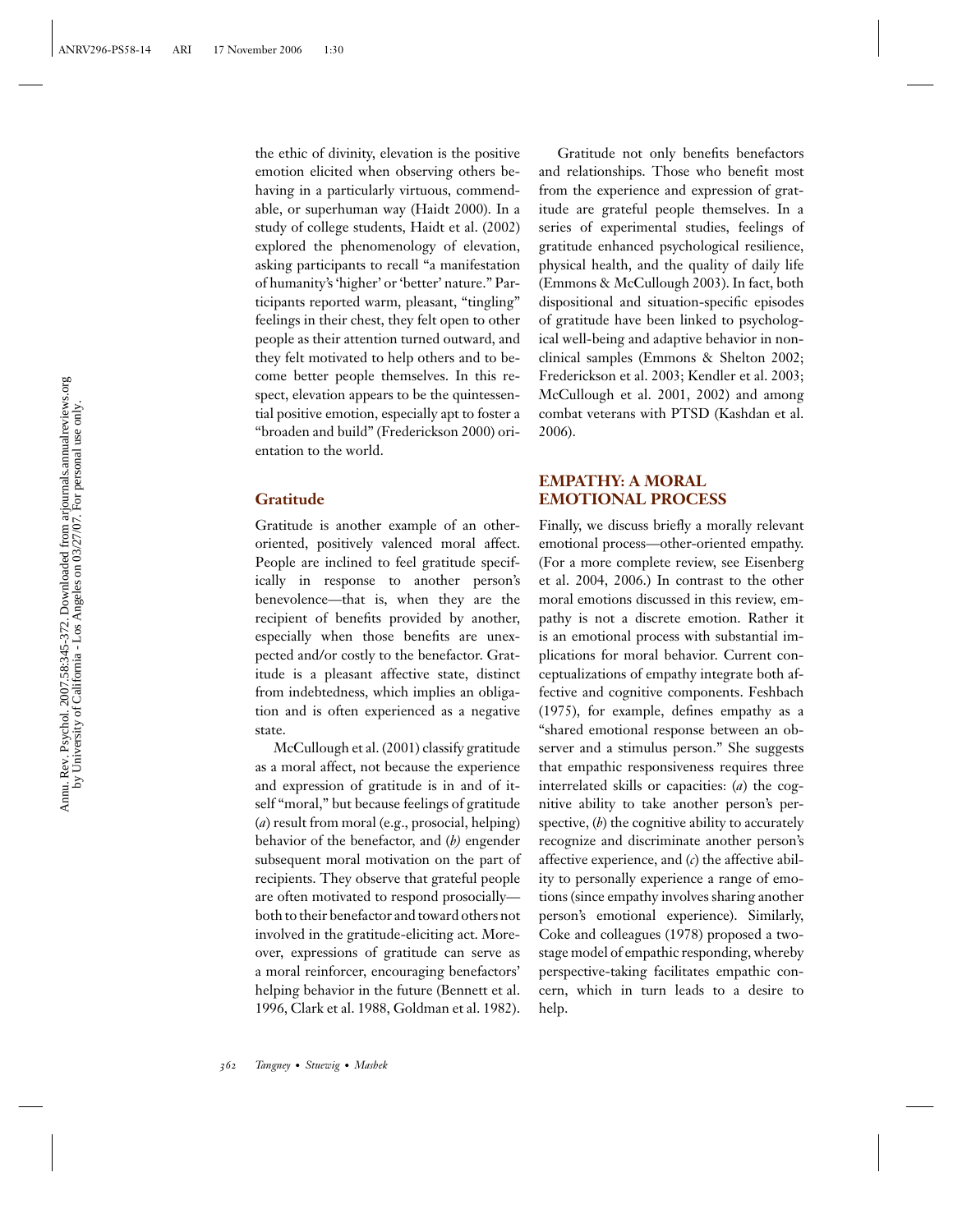Some researchers have made a distinction between "true" empathy and sympathy. Eisenberg (1986) explains that sympathy involves feelings of concern for the emotional state of another, but does not necessarily involve the vicarious experience of the other person's feelings or emotions (e.g., emotional matching). Thus, one may feel concern (sympathy) for an angered individual without being vicariously angered oneself (an empathic reaction). Others have distinguished between other-

oriented empathy and self-oriented personal distress (Batson 1990, Batson & Coke 1981, Davis 1983). Other-oriented empathy involves taking another person's perspective and vicariously experiencing similar feelings. These responses often involve feelings of sympathy and concern for the other person, and often lead to helping behavior. Importantly, the empathic individual's focus remains on the experiences and needs of the other person, not on his or her own empathic response. In contrast, self-oriented personal distress involves a primary focus on the feelings, needs, and experiences of the empathizer. Empirical research underscores the importance of this distinction. Empathic concern for others has been linked to altruistic helping behavior, whereas self-oriented personal distress is unrelated to altruism (Batson et al. 1988) and may in fact interfere with prosocial behavior (Davis & Oathout 1987; Eisenberg et al. 1990, 1993; Estrada 1995).

Empathy and its close cousin sympathy have been cited as central to the human moral affective system for at least three reasons (Eisenberg et al. 2004, 2006). First, empathic reactions to others' distress often elicit feelings of concern for the distressed other (Feshbach 1975). Second, such empathic concern often prompts behavior aimed at helping the distressed other (Batson 1991, Eisenberg & Miller 1987, Feshbach 1987). Third, feelings of empathy are apt to inhibit aggression and other behaviors that are harmful to others (Feshbach & Feshbach 1969, Miller & Eisenberg 1988).

## **SUMMARY AND FUTURE DIRECTIONS FOR RESEARCH**

This review has considered the implications of moral standards and moral emotion for moral decisions and moral behavior. In this sense, the structure of this review reflects the current state of the field. Little research has examined the relation between moral standards and moral emotional factors, much less their interactive influence in moderating the link between moral standards and people's moral behavior. Our hope is that this framework will encourage integrated research along such exciting lines. Future directions for research include evaluating the relative importance of cognitive and emotional factors in various domains of morality, as well as the degree to which particular emotional factors are differentially more important in influencing behavior among particular subpopulations (e.g., corporate managers, criminal offenders) and at different points in development.

In addition, this review may help clarify several points of conceptual confusion evident in portions of the literature. For example, in the guilt literature, some theory and associated measures have confounded proneness to guilt with moral standards or other related attitudes and beliefs (e.g., Mosher 1966; see Tangney 1996 for discussion). Although feelings of guilt generally arise from some failure or violation of moral standards, proneness to guilt (an affective disposition) is conceptually distinct from moral standards (a set of beliefs guiding one's evaluation of behavior). With the advantage of greater conceptual clarity, future researchers can address many questions about the functions and costs of various forms of moral emotion. Such research has potential to pay off substantially, informing educational, judicial, and social policies that foster adaptive moral processes and ultimately moral behavior that benefits all.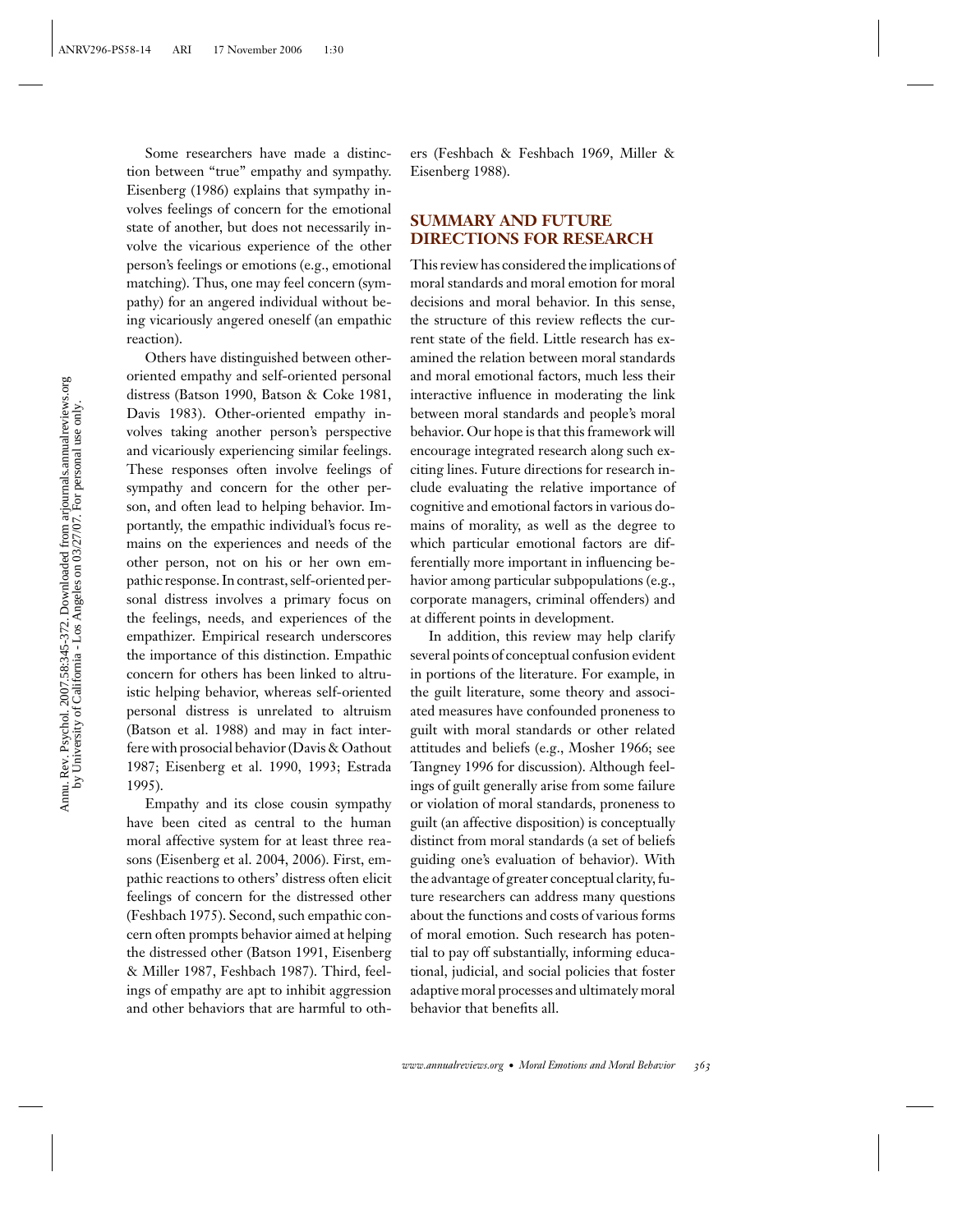#### **ACKNOWLEDGMENTS**

This research was supported by grant #RO1 DA14694 to the first author from the National Institute on Drug Abuse. Many thanks to Laura Harty, Walt Swenson, and members of the Human Emotions Research Lab for their assistance.

#### LITERATURE CITED

Ajzen I. 1991. The theory of planned behavior. *Org. Behav. Hum. Decis. Process*. 50:179–211

- Alessandri S, Lewis M. 1993. Parental evaluation and its relation to shame and pride in young children. *Sex Roles* 29:335–43
- Alessandri S, Lewis M. 1996. Differences in pride and shame in maltreated and nonmaltreated preschoolers. *Child Dev*. 67:1857–69
- Andrews B. 1995. Bodily shame as a mediator between abusive experiences and depression. *J. Abnorm. Psychol*. 104:277–85
- Andrews B. 1998. Shame and childhood abuse. In *Shame: Interpersonal Behavior, Psychopathology, and Culture. Series in Affective Science*, ed. P Gilbert, B Andrews, pp. 176–90. New York: Oxford Univ. Press
- Andrews B, Brewin CR, Rose S, Kirk M. 2000. Predicting PTSD symptoms in victims of violent crime: the role of shame, anger, and childhood abuse. *J. Abnorm. Psychol*. 109:69–73
- Andrews B, Hunter E. 1997. Shame, early abuse, and course of depression in a clinical sample: preliminary study. *Cogn. Emot*. 11(4):373–81
- Ashby JS, Rice KG, Martin JL. 2006. Perfectionism, shame, and depressive symptoms. *J. Couns. Dev*. 84(2):148–56
- Barrett KC. 1995. A functionalist approach to shame and guilt. See Tangney & Fischer 1995, pp. 25–63
- Batson CD. 1990. How social an animal? The human capacity for caring. *Am. Psychol*. 45:336– 46
- Batson CD. 1991. *The Altruism Question*. Hillsdale, NJ: Erlbaum
- Batson CD, Coke JS. 1981. Empathy: a source of altruistic motivation for helping? In *Altruism and Helping Behavior: Social, Personality, and Developmental Perspectives*, ed. JP Rushton, RM Sorrentino, pp. 167–87. Hillsdale, NJ: Erlbaum
- Batson CD, Dyck JL, Brandt JR, Batson JG, Powell AL, et al. 1988. Five studies testing two new egoistic alternatives to the empathy-altruism hypothesis. *J. Personal. Soc. Psychol.* 55:52–77
- Baumeister RF, Stillwell AM, Heatherton TF. 1994. Guilt: an interpersonal approach. *Psychol. Bull*. 115:243–67
- Baumeister RF, Stillwell AM, Heatherton TF. 1995a. Interpersonal aspects of guilt: evidence from narrative studies. See Tangney & Fischer 1995, pp. 255–73
- Baumeister RF, Stillwell AM, Heatherton TF. 1995b. Personal narratives about guilt: role in action control and interpersonal relationships. *Basic Appl. Soc. Psychol.* 17:173–98
- Benedict R. 1946. *The Chrysanthemum and the Sword*. Boston: Houghton Mifflin
- Bennett DS, Sullivan MW, Lewis M. 2005. Young children's adjustment as a function of maltreatment, shame, and anger. *Child Maltreat*. 10(4):311–23
- Bennett L, Ross MW, Sunderland R. 1996. The relationship between recognition, rewards, and burnout in AIDS caregiving. *AIDS Care* 8:145–53
- Berghold K, Locke J. 2002. Assessing guilt in adolescents with anorexia nervosa. *Am. J. Psychother*. 56(3):378–90
- Berliner L. 2005. Shame in child maltreatment: contributions and caveats. *Child Maltreat*. 10:387–90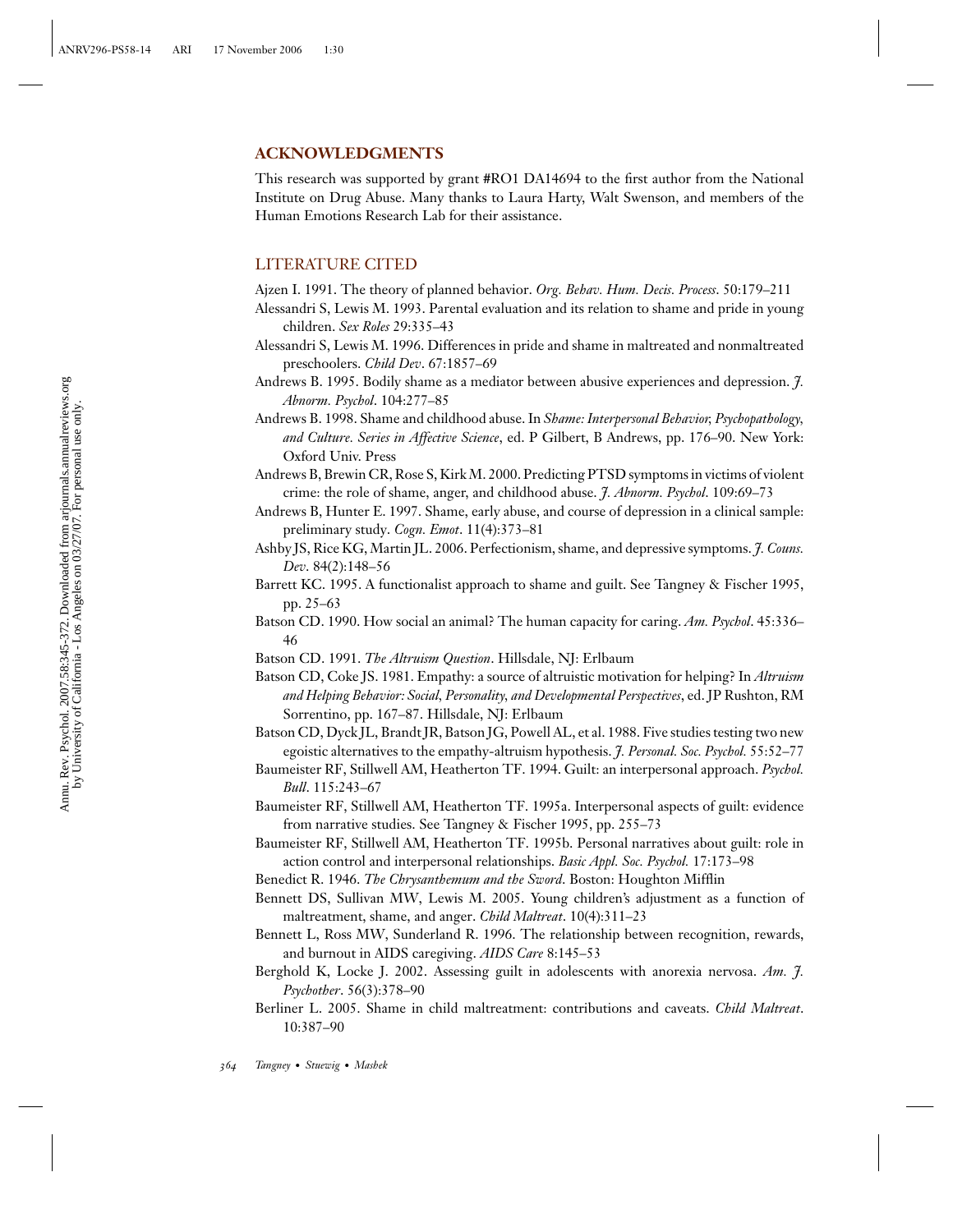- Blacher R. 2000. "It isn't fair": postoperative depression and other manifestations of survivor guilt. *Gen. Hosp. Psychiatry* 22(1):43–48
- Blatt S. 1974. Levels of object representation in anaclitic and introjective depression. *Psychoanal. Study Child*. 29:107–57
- Bonanno G, Keltner D, Noll J. 2002. When the face reveals what words do not: facial expressions of emotions, smiling, and the willingness to disclose childhood sexual abuse. *J. Personal. Soc. Psychol*. 83(1):94–110
- Boye, Bentson, Malt. 2002. Does guilt proneness predict acute and long-term distress in relatives of patients with schizophrenia? *Acta Psychiatr*. *Scand*. 106:351–57
- Branscombe NR, Doojse B. 2004. *Collective Guilt: International Perspectives*. New York: Cambridge Univ. Press
- Brewin CR, Andrews B, Rose S. 2000. Fear, helplessness, and horror in posttraumatic stress disorder: investigating DSM-IV criterion A2 in victims of violent crime. *J. Trauma. Stress* 13:499–509
- Campbell JS, Elison J. 2005. Shame coping styles and psychopathic personality traits. *J. Personal. Assess*. 84:96–104
- Clark HB, Northrop JT, Barkshire CT. 1988. The effects of contingent thank-you notes on case managers' visiting residential clients. *Educ. Treat. Child*. 11:45–51
- Coke JS, Batson CD, McDavis K. 1978. Empathic mediation of helping: a two-stage model. *J. Personal. Soc. Psychol*. 36:752–66
- Crossley D, Rockett K. 2005. The experience of shame in older psychiatric patients: a preliminary enquiry. *Aging Mental Health* 9:368–73
- Cupach WR, Metts S. 1990. Remedial processes in embarrassing predicaments. In *Communication Yearbook 13*, ed. J Anderson, pp. 323–52. Newbury Park, CA: Sage
- Cupach WR, Metts S. 1992. The effects of type of predicament and embarrassability on remedial responses to embarrassing situations. *Commun. Q*. 40:149–61
- DavisMH. 1983.Measuring individual differences in empathy: evidence for a multidimensional approach. *J. Personal. Soc. Psychol*. 44:113–26
- Davis MH, Oathout HA. 1987. Maintenance of satisfaction in romantic relationships: empathy and relational competence. *J. Personal. Soc. Psychol*. 53:397–410
- Dearing RL, Stuewig J, Tangney JP. 2005. On the importance of distinguishing shame from guilt: relations to problematic alcohol and drug use. *Addict. Behav*. 30:1392–404
- Deblinger E, Runyon M. 2005. Understanding and treating feelings of shame in children who have experienced maltreatment. *Child Maltreat*. 10(4):364–76
- DeVisser RO, Smith AMA. 2004. Which intention? Whose intention? Condom use and theories of individual decision making. *Psychol. Health Med*. 9:193–204
- Dickerson SS, Gruenaewald TL, Kemeny ME. 2004a. When the social self is threatened: shame, physiology, and health. *J. Personal*. 72:1191–216
- Dickerson SS, Kemeny ME, Aziz N, Kim KH, Fahey JL. 2004b. Immunological effects of induced shame and guilt. *Psychosom. Med*. 66:124–31
- Doojse B, Branscombe NR, Spears R, Manstead ASR. 1998. Guilty by association: when one's group has a negative history. *J. Personal. Soc. Psychol*. 75:872–86
- Edelmann RJ, McCusker G. 1986. Introversion, neuroticism, empathy, and embarrassability. *Personal. Individ. Differ*. 7:133–40
- Eisenberg N. 1986. *Altruistic Cognition, Emotion, and Behavior*. Hillsdale, NJ: Erlbaum
- Eisenberg N, Fabes RA, Carlo G, Speer AL, Switzer G, et al. 1993. The relations of empathyrelated emotions and maternal practices to children's comforting behavior. *J. Exp. Child Psychol.* 55:131–50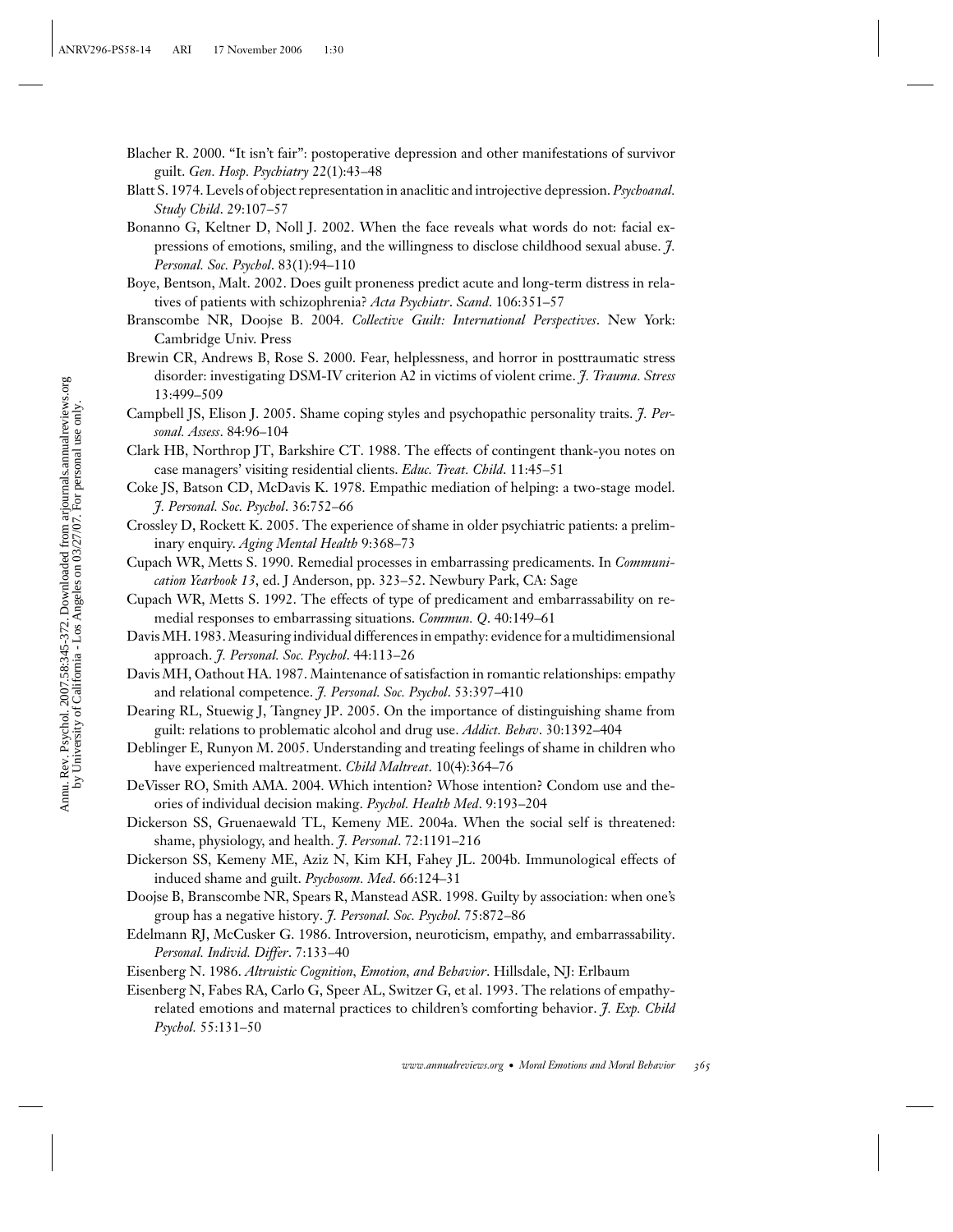- Eisenberg N, Fabes RA, Miller PA, Shell R, Shea C, Mayplumlee T. 1990. Pre-schoolers' vicarious emotional responding and their situational and dispositional prosocial behavior. *Merrill-Palmer Q*. 36:507–29
- Eisenberg N, Miller PA. 1987. Empathy, sympathy, and altruism: empirical and conceptual links. In *Empathy and Its Development*, ed. N Eisenberg, J Strayer, pp. 292–316. New York: Cambridge Univ. Press
- Eisenberg N, Spinrad TL, Sadovsky A. 2006. Empathy-related responding in children. In *Handbook of Moral Development*, ed. M Killen, JG Smetana, pp. 517–49. Hillsdale, NJ: Erlbaum
- Eisenberg N, Valiente C, Champion C. 2004. Empathy-related responding: moral, social, and socialization correlates. In *The Social Psychology of Good and Evil*, ed. AG Miller, pp. 386–415. New York: Guilford
- Elison J, Lennon R, Pulos S. 2006a. Investigating the compass of shame: the development of the compass of shame scale. *Soc. Behav. Personal.* 34:221–38
- Elison J, Pulos S, Lennon R. 2006b. Shame-focused coping: an empirical study of the Compass of Shame. *Soc. Behav. Personal.* 34:161–68
- Ellis A. 1962. *Reason and Emotion in Psychotherapy*. New York: Lyle Stuart
- Emmons RA, McCullough ME. 2003. Counting blessings versus burdens: an experimental investigation of gratitude and subjective well-being in daily life. *J. Personal. Soc. Psychol*. 84:377–89
- Emmons RA, Shelton CS. 2002. Gratitude and the science of positive psychology. In *Handbook of Positive Psychology*, ed. CR Snyder, SJ Lopez, pp. 459–71. New York: Oxford Univ. Press
- Estrada P. 1995. Adolescents' self-reports of prosocial responses to friends and acquaintances: the role of sympathy-related cognitive, affective, and motivational processes. *J. Res. Adolesc*. 5:173–200
- Feiring C, Taska L. 2005. The persistence of shame following sexual abuse: a longitudinal look at risk and recovery. *Child Maltreat*. 10:337–49
- Feiring C, Taska L, Lewis M. 1996. A process model for understanding adaptation to sexual abuse: the role of shame in defining stigmatization. *Child Abuse Neglect* 20:767–82
- Feiring C, Taska L, Lewis M. 2002. Adjustment following sexual abuse discovery: the role of shame and attributional style. *Dev. Psychol*. 38:79–92
- Ferguson TJ, Stegge H. 1995. Emotional states and traits in children: the case of guilt and shame. See Tangney & Fischer 1995, pp. 174–97
- Ferguson TJ, Stegge H, Damhuis I. 1991. Children's understanding of guilt and shame. *Child Dev*. 62:827–39
- Ferguson TJ, Stegge H, Eyre HL, Vollmer R, Ashbaker M. 2000. Context effects and the (mal)adaptive nature of guilt and shame in children. *Genet. Soc. Gen. Psychol. Monogr*. 126:319–45
- Ferguson TJ, Stegge H, Miller ER, Olsen ME. 1999. Guilt, shame, and symptoms in children. *Dev. Psychol*. 35:347–57
- Feshbach ND. 1975. Empathy in children: some theoretical and empirical considerations. *Couns. Psychol*. 5:25–30
- Feshbach ND. 1987. Parental empathy and child adjustment/maladjustment. In *Empathy and Its Development*, ed. N Eisenberg, J Strayer, pp. 271–91. New York: Cambridge Univ. Press
- Feshbach ND, Feshbach S. 1969. The relationship between empathy and aggression in two age groups. *Dev. Psychol*. 1:102–7
- Fontana A, Rosenbeck R. 2004. Trauma, change in strength of religious faith, and mental health service use among veterans treated for PTSD. *J. Nerv. Ment. Dis*. 192:579–84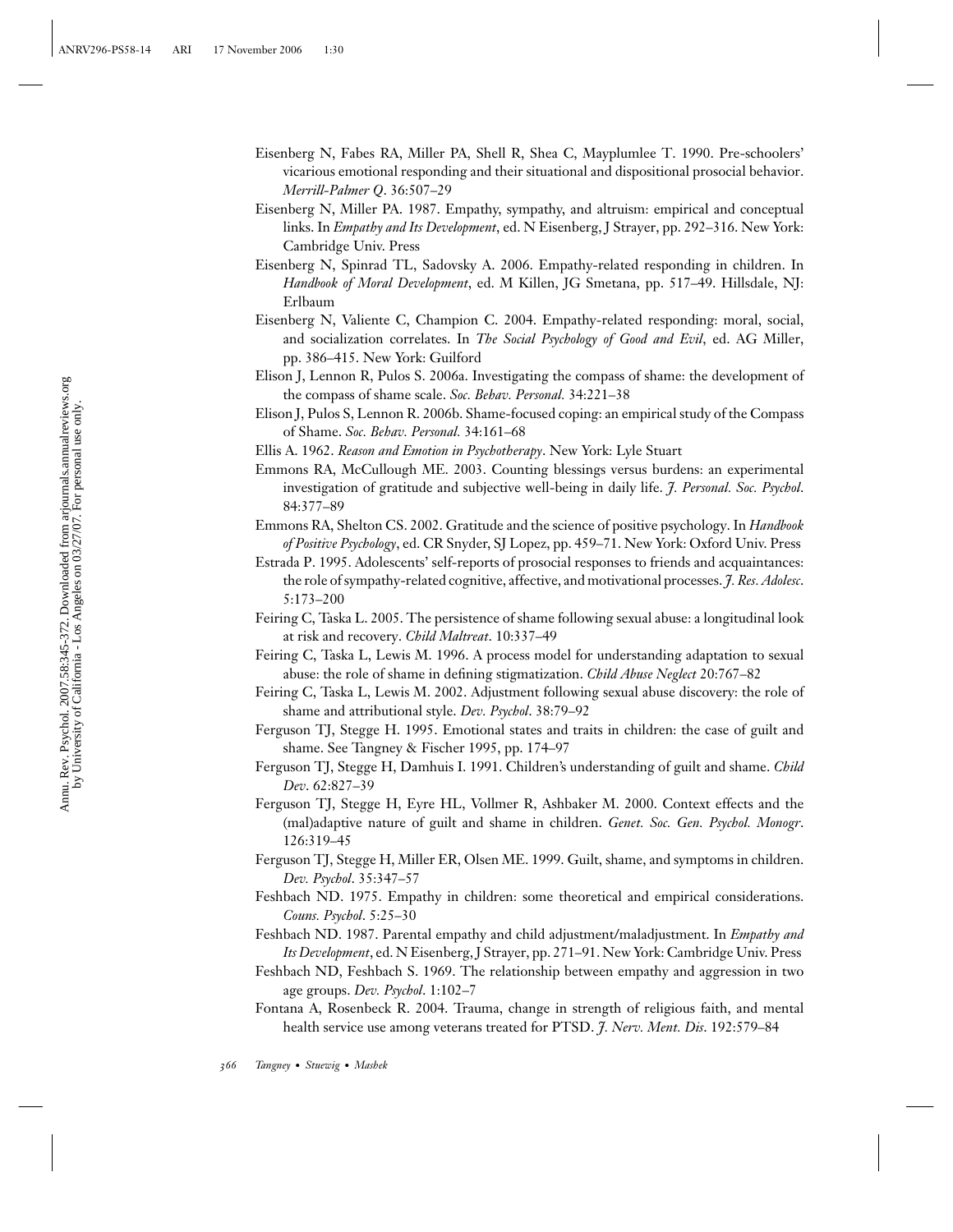- Frederickson BL. 2000. Cultivating positive emotions to optimize well-being and health. *Prevent. Treat.,* vol. 3, article 0001a
- Frederickson BL, Roberts T. 1997. Objectification theory: toward understanding women's lived experiences and mental health risks. *Psychol. Women Q*. 21:173–206
- Frederickson BL, Tugade MM,Waugh CE, Larkin GR. 2003.What good are positive emotions in crises? A prospective study of resilience and emotions following the terrorist attacks on the United States on September 11, 2001. *J. Personal. Soc. Psychol*. 84:365–76
- Freud S. 1961/1924. The dissolution of the Oedipus complex. In *The Standard Edition of the Complete Psychological Works of Sigmund Freud*, ed. and transl. J Strachey, 19:173–82. London: Hogarth
- Ghatavi K, Nicolson R, MacDonald C, Osher S, Levitt A. 2002. Defining guilt in depression: a comparison of subjects with major depression, chronic medical illness and healthy controls. *J. Affect. Disord*. 68:307–15
- Gilbert P, Allan S, Goss K. 1996. Parental representations, shame, interpersonal problems, and vulnerability to psychopathology. *Clin. Psychol. Psychother*. 3:23–24
- Goldman M, Seever M, Seever M. 1982. Social labeling and the foot-in-the-door effect. *J. Soc. Psychol*. 117:19–23
- Gramzow R, Tangney JP. 1992. Proneness to shame and the narcissistic personality. *Personal. Soc. Psychol. Bull*. 18:369–76
- Gruenewald TL, Kemeny ME, Aziz N, Fahey JL. 2004. Acute threat to the social self: shame, social self-esteem, and cortisol activity. *Psychosom. Med*. 66:915–24
- Haidt J. 2000. The positive emotion of elevation. *Prevent. Treat.,* Vol. 3. ISSN: 1522-3736
- Haidt J. 2003. Elevation and the positive psychology of morality. In *Flourishing: Positive Psychology and the Life Well-Lived*, ed. CL Keyes, J Haidt, pp. 275–89. Washington, DC: Am. Psychol. Assoc.
- Haidt J, Algoe S, Meijer Z, Tam A. 2002. *Elevation: An Emotion That Makes People Want to Do Good Deeds*. Unpubl. manuscr., Univ. Virginia, Charlottesville
- Hallsworth L, Wade TD, Tiggemann M. 2005. Individual differences in male body image: an examination of self-objectification in recreational body builders. *Br. J. Health Psychol*. 10:453–65
- Harder DW. 1995. Shame and guilt assessment, and relationships of shame- and guiltproneness to psychopathology. See Tangney & Fischer 1995, pp. 368–92
- Hare RD. 1991. *The Hare Psychopathy Checklist-Revised*. Toronto: Multi-Health Syst.
- Harper FWK, Arias I. 2004. The role of shame in predicting adult anger and depressive symptoms among victims of child psychological maltreatment. *J. Fam. Violence* 19(6):367– 75
- Harper FWK, Austin AG, Cercone JJ, Arias I. 2005. The role of shame, anger, and affect regulation in men's perpetration of psychological abuse in dating relationships. *J. Interpers. Violence* 20:1648–62

Harris H. 2003. Reassessing the dimensionality of the moral emotions. *Br. J. Psychol*. 94:457–73

- Hartmann E, Loewenstein R. 1962. Notes on the superego. *Psychoanal. Study Child* 17:42–81
- Henderson L, Zimbardo P. 2001. Shyness as a clinical condition: the Stanford model. In *International Handbook of Social Anxiety: Concepts, Research and Interventions Relating to the Self and Shyness*, ed. WR Crozier, LE Alden, pp. 431–47. New York: Wiley
- Herrald MM, Tomaka J. 2002. Patterns of emotion-specific appraisal, coping, and cardiovascular reactivity during an ongoing emotional episode. *J. Personal. Soc. Psychol*. 83:434–50
- Hoffman ML. 1982. Development of prosocial motivation: empathy and guilt. In *Development of Prosocial Behavior*, ed. N Eisenberg-Berg, pp. 281–313. New York: Academic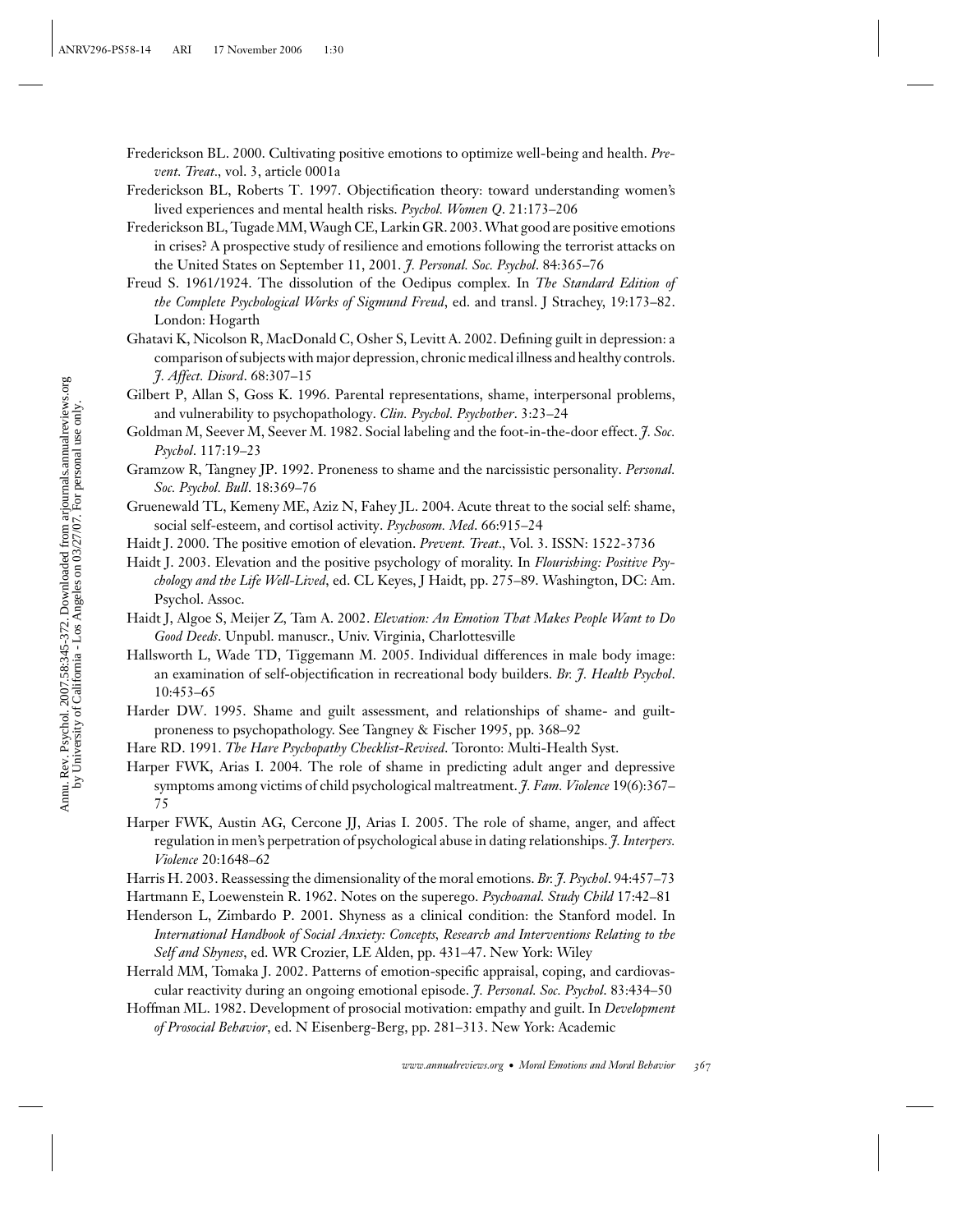- Hoglund C, Nicholas K. 1995. Shame, guilt, and anger in college students exposed to abusive family environments. *J. Fam. Violence* 10:141–57
- Iyer A, Leach CW, Crosby FJ. 2003. White guilt and racial compensation: the benefits and limits of self-focus. *Personal. Soc. Psychol. Bull*. 29:117–29
- Iyer A, Schmader T, Lickel B. 2006. Predicting American and British opposition to the occupation of Iraq: the role of group-based anger, shame, and guilt. Unpubl. manuscr.
- Johns M, Schmader T, Lickel B. 2005. Ashamed to be an American? The role of identification in predicting vicarious shame for anti-Arab prejudice after 9–11. *Self Ident.* 4:331–48
- Joireman J. 2004. Empathy and the self-absorption paradox II: self-rumination and selfreflection as mediators between shame, guilt, and empathy. *Self Ident*. 3:225–38
- Jones WH, Kugler K. 1993. Interpersonal correlates of the Guilt Inventory. *J. Personal. Assess*. 61:246–58
- Kashdan TB, Uswatte G, Julian T. 2006. Gratitude and hedonic and eudaimonic well-being in Vietnam War veterans. *Behav. Res. Therapy* 44:177–99
- Keltner D, Buswell BN. 1996. Evidence for the distinctness of embarrassment, shame, and guilt: a study of recalled antecedents and facial expressions of emotion. *Cogn. Emot*. 10:155–71
- Kendler KS, Liu X, Gardner CO, McCullough ME, Larson D, Prescott CA. 2003. Dimensions of religiosity and their relationship to lifetime psychiatric and substance use disorders. *Am. J. Psychiatry* 160:496–503
- Ketelaar T, Au WT. 2003. The effects of feelings of guilt on the behavior of uncooperative individuals in repeated social bargaining games: an affect-as-information interpretation of the role of emotion in social interaction. *Cogn. Emot*. 17:429–53
- Kroll J, Egan E. 2004. Psychiatry, moral worry, and moral emotions. *J. Psychiatr. Pract*. 10:352– 60
- Kubany ES, Abueg FR, Owens JA, Brennan JM, Kaplan AS, Watson SB. 1995. Initial examination of a multidimensional model of trauma-related guilt: applications to combat veterans and battered women. *J. Psychopathol. Behav. Assess*. 17(4):353–76
- Kubany ES, Hill EE, Owens JA, Iannce-Spencer C, McCaig MA, et al. 2004. Cognitive trauma therapy for battered women with PTSD (CTT-BW). *J. Consult. Clin. Psychol.* 72(1):3–18
- Latane B, Darley JM. 1968. Group inhibition of bystander intervention. *J. Personal. Soc. Psychol*. 10:215–21

Lazarus RS. 1991. *Emotion and Adaptation*. New York: Oxford Univ. Press

- LearyMR, Landel JL, Patton KM. 1996. The motivated expression of embarrassment following a self-presentational predicament. *J. Personal*. 64:619–37
- Leary MR, Meadows S. 1991. Predictors, elicitors, and concomitants of social blushing. *J. Personal. Soc. Psychol*. 60:254–62
- Lee D, Scragg P, Turner S. 2001. The role of shame and guilt in traumatic events: a clinical model of shame-based and guilt-based PTSD. *Br. J. Med. Psychol*. 74:451–66
- Leeming D, Boyle M. 2004. Shame as a social phenomenon: a critical analysis of the concept of dispositional shame. *Psychol. Psychother. Theory Res. Pract*. 77:375–96
- Leith KP, Baumeister RF. 1998. Empathy, shame, guilt, and narratives of interpersonal conflicts: guilt-prone people are better at perspective taking. *J. Personal*. 66:1–37
- Leskela J, Dieperink M, Thuras P. 2002. Shame and posttraumatic stress disorder. *J. Trauma. Stress* 15:223–26
- Lewin K. 1943. Defining the "filed at a given time." *Psychol*. *Rev*. 50:292–310
- Lewis HB. 1971. *Shame and Guilt in Neurosis*. New York: Int. Univ. Press
- Lewis M. 1992. *Shame: The Exposed Self*. New York: Free Press
- LewisM, Ramsay D. 2002. Cortisol response to embarrassment and shame.*Child Dev*. 73:1034– 45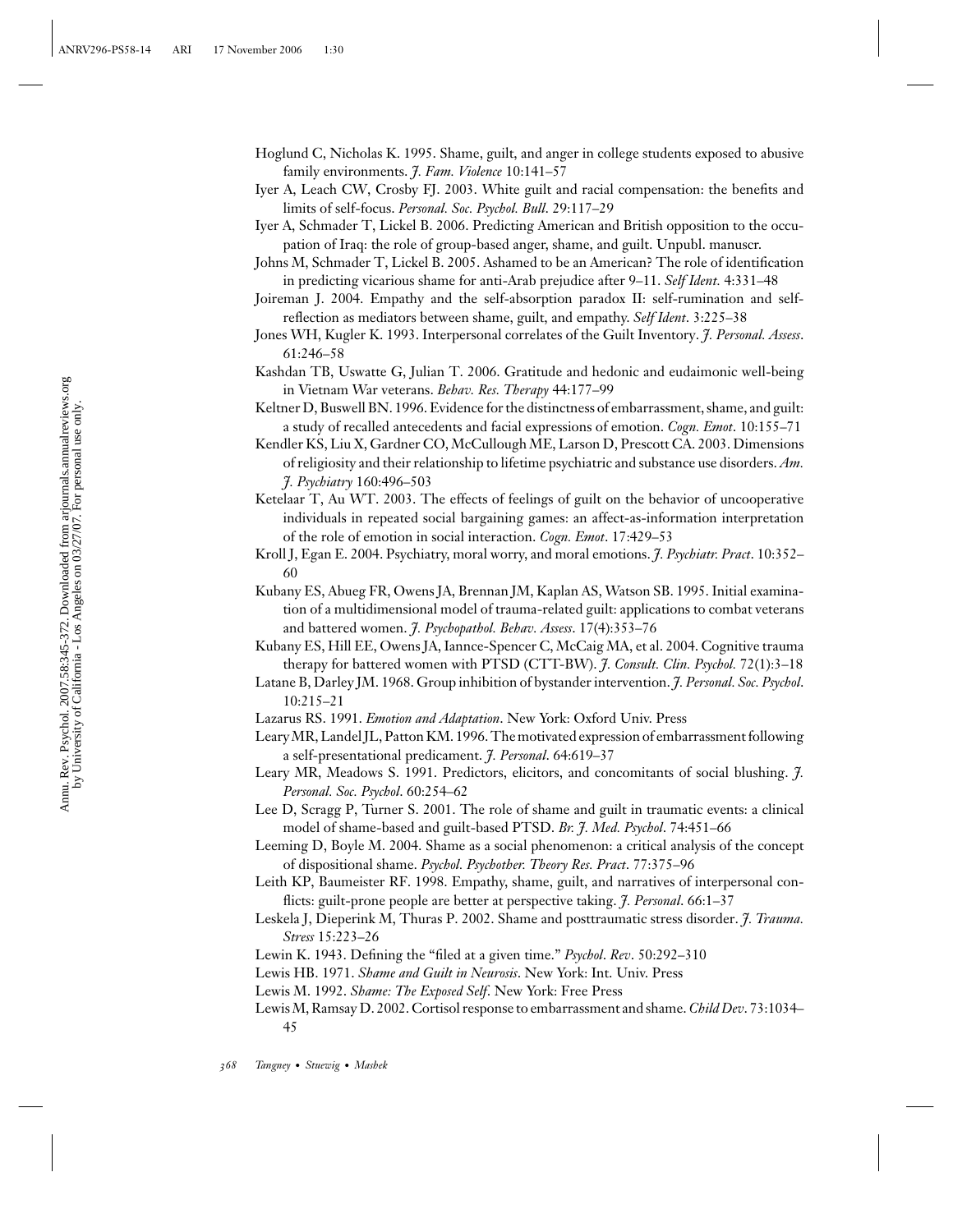- Lickel B, Schmader T, Barquissau M. 2004. The evocation of moral emotions in intergroup contexts: the distinction between collective guilt and collective shame. In *Collective Guilt: International Perspectives*, ed. NR Branscombe, B Doosje, pp. 35–55. New York: Cambridge Univ. Press
- Lickel B, Schmader T, Spanovic M. 2006. Group-conscious emotions: the implications of others' wrongdoings for identity and relationships. In *The Self-Conscious Emotions*: *Theory and Research*, ed. R Robins, J Tracy, JP Tangney. New York: Guilford. In press
- Lickel B, Schmader T, Curtis M, Scarnier M, Ames DR. 2005. Vicarious shame and guilt. *Group Process. Intergroup Relat*. 8:145–47
- Lindsay-Hartz J. 1984. Contrasting experiences of shame and guilt. *Am. Behav. Sci*. 27:689–704
- Marschall DE. 1996. *Effects of induced shame on subsequent empathy and altruistic behavior*. Unpubl. thesis, George Mason Univ., Fairfax, VA
- MascoloMF, Fischer KW. 1995. Developmental transformations in appraisals for pride, shame, and guilt. See Tangney & Fischer 1995, pp. 64–113
- McCullough ME, Emmons RA, Tsang J. 2002. The grateful disposition: a conceptual and empirical topography. *J. Personal. Soc. Psychol*. 82:112–27
- McCullough ME, Kilpatrick S, Emmons RA, Larson D. 2001. Is gratitude a moral effect? *Psychol*. *Bull*. 127:249–66
- McLaughlin DE. 2002. Posttraumatic stress disorder symptoms and self-conscious affect among battered women. *Diss. Abstr. Int. B Sci. Eng*. 62:4470
- Meehan MA, O'Connor LE, Berry JW, Weiss J, Morrison A, Acampora A. 1996. Guilt, shame, and depression in clients in recovery from addiction. *J. Psychoactive Drugs* 28:125–34
- Merisca R, Bybee JS. 1994. *Guilt, not moral reasoning, relates to volunteerism, prosocial behavior, lowered aggressiveness, and eschewal of racism*. Poster presented at Annu. Meet. East. Psychol. Assoc., Providence, RI
- Miller PA, Eisenberg N. 1988. The relation of empathy to aggressive and externalizing/ antisocial behavior. *Psychol. Bull*. 103:324–44
- Miller RS. 1992. The nature and severity of self-reported embarrassing circumstances. *Personal. Soc. Psychol. Bull*. 18:190–98
- Miller RS. 1995a. Embarrassment and social behavior. See Tangney & Fischer 1995, pp. 322–39
- Miller RS. 1995b. On the nature of embarrassability: shyness, social-evaluation, and social skill. *J. Personal.* 63:315–39
- Miller RS. 1996. *Embarrassment: Poise and Peril in Everyday Life*. New York: Guilford
- Mills R. 2003. Possible antecedents and developmental implications of shame in young girls. *Infant Child Dev*. 12:329–49
- Mosher DL. 1966. The development and multitrait-multimethod matrix analysis of three measures of three aspects of guilt. *J. Consult. Clin. Psychol*. 30:25–29
- Murray C, Waller G. 2002. Reported sexual abuse and bulimic psychopathology among nonclinical women: the mediating role of shame. *Int. J. Eat. Disord*. 32:186–91
- Murray C, Waller G, Legg C. 2000. Family dysfunction and bulimia psychopathology: the mediating role of shame. *Int. J. Eat. Disord*. 28:84–89
- Nathanson DL. 1992. *Shame and Pride: Affect, Sex, and the Birth of Self*. New York: Norton
- Negrao C, Bonanno GA, Noll JG, Putnam FW, Trickett PK. 2005. Shame, humiliation, and childhood sexual abuse: distinct contributions and emotional coherence. *Child Maltreat*. 10(4):350–63
- Nishith P, Nixon R, Resick P. 2005. Resolution of trauma-related guilt following treatment of PTSD in female rape victims: a result of cognitive processing therapy targeting comorbid depression? *J*. *Affect. Disord*. 86:259–65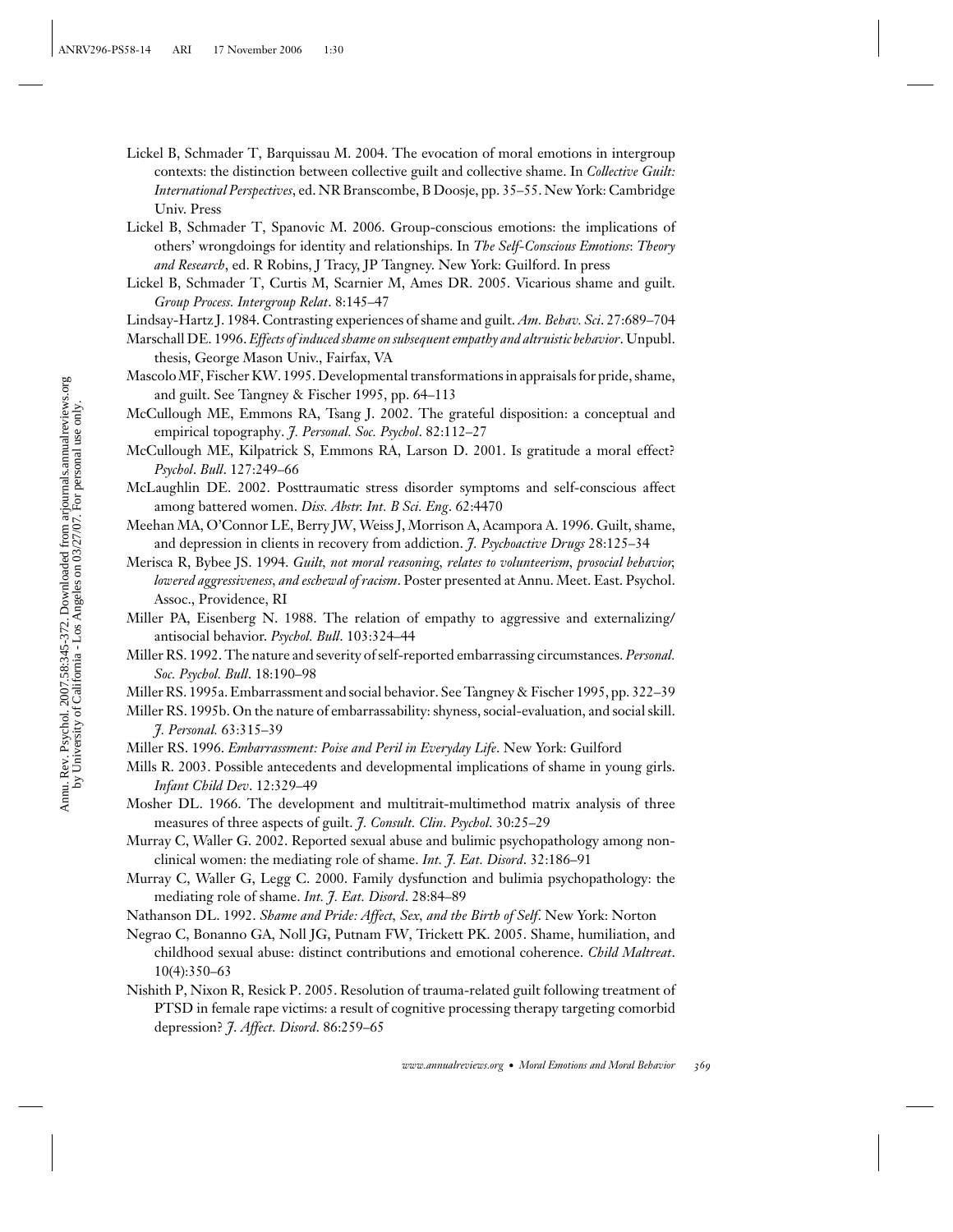- O'Connor LE, Berry JW, Inaba D, Weiss J. 1994. Shame, guilt, and depression in men and women in recovery from addiction. *J. Subst. Abuse Treat*. 11:503–10
- O'Connor LE, Berry JW,Weiss J. 1997. Interpersonal guilt: the development of a new measure. *J. Clin. Psychol*. 53:73–89
- O'Connor LE, Berry JW, Weiss J. 2002. Guilt, fear, submission, and empathy in depression. *J. Affect. Disord*. 71:19–27
- Orsillo SM, Heimburg RG, Juster HR, Garrett J. 1996. Social phobia and PTSD in Vietnam veterans. *J. Trauma. Stress* 9:235–52
- Ortony A, Clore GL, Collins A. 1988. *The Cognitive Structure of Emotions*. Cambridge, UK: Cambridge Univ. Press
- Paulhus DL, Robins RW, Trzesniewski KH, Tracy JL. 2004. Two replicable suppressor situations in personality research. *Multivar. Behav. Res*. 39:303–28
- Quiles ZN, Bybee J. 1997. Chronic and predispositional guilt: relations to mental health, prosocial behavior and religiosity. *J. Personal. Assess*. 69:104–26
- Resick PA, Nishith P, Weaver TL, Astin MC, Feuer CA. 2002. A comparison of cognitiveprocessing therapy with prolonged exposure and a waiting condition for the treatment of chronic posttraumatic stress disorder in female rape victims. *J. Consult. Clin. Psychol*. 70(4):867–79
- Rodin J, Silberstein L, Striegel-Moore R. 1984. Women and weight: a normative discontent. In *Nebraska Symposium on Motivation,* ed. TB Sonderegger 32:267–307. Lincoln: Univ. Nebraska Press
- Roseman IJ. 1991. Appraisal determinants of discrete emotions. *Cogn. Emot*. 5:161–200
- Rozin P, Lowery L, Imada S, Haidt J. 1999. The CAD triad hypothesis: a mapping between three moral emotions (contempt, anger, disgust) and three moral codes (community, autonomy, divinity). *J. Personal. Soc. Psychol*. 76:574–86
- Sabini J, Silver M. 1997. In defense of shame: shame in the context of guilt and embarrassment. *J. Theory Soc. Behav*. 27:1–15
- Sanftner JL, Barlow DH, Marschall DE, Tangney JP. 1995. The relation of shame and guilt to eating disorders symptomatology. *J. Soc. Clin. Psychol*. 14:315–24
- Schaefer DA. 2000. The difference between shame-prone and guilt-prone persons on measures of anxiety, depression and risk of alcohol abuse. *Diss. Abstr. Int. B Sci. Eng*. 60:2389
- Scheff TJ. 1987. The shame-rage spiral: a case study of an interminable quarrel. In *The Role of Shame in Symptom Formation*, ed. HB Lewis, pp. 109–49. Hillsdale, NJ: Erlbaum
- Schmader T, Lickel B. 2006. Stigma and shame: emotional responses to the stereotypic actions of one's ethnic ingroup. In *Stigma and Group Inequality: Social Psychological Approaches*, ed. S Levin, C van Laar, pp. 261–85. Mahwah, NJ: Erlbaum

Sharkey WF, Stafford L. 1990. Responses to embarrassment. *Hum. Commun. Res*. 17:315–42

- Shweder RA, Much NC, Mahapatra M, Park L. 1997. The "Big Three" of morality (autonomy, community, divinity) and the "Big Three" explanation of suffering. In *Morality and Health*, ed. A Brandt, P Rozin, pp. 119–69. New York: Routledge
- Smith CA, Ellsworth PC. 1985. Patterns of cognitive appraisal in emotion. *J. Personal. Soc. Psychol*. 48:813–38
- Smith RH, Webster JM, Parrot WG, Eyre HL. 2002. The role of public exposure in moral and nonmoral shame and guilt. *J. Personal. Soc. Psychol*. 83:138–59
- Stuewig J, McCloskey L. 2005. The impact of maltreatment on adolescent shame and guilt: psychological routes to depression and delinquency. *Child Maltreat*. 10:324–36
- Stuewig J, Tangney JP, Heigel C, Harty L. 2006. Re-examining the relationship between shame, guilt, and aggression. Manuscr. in prep.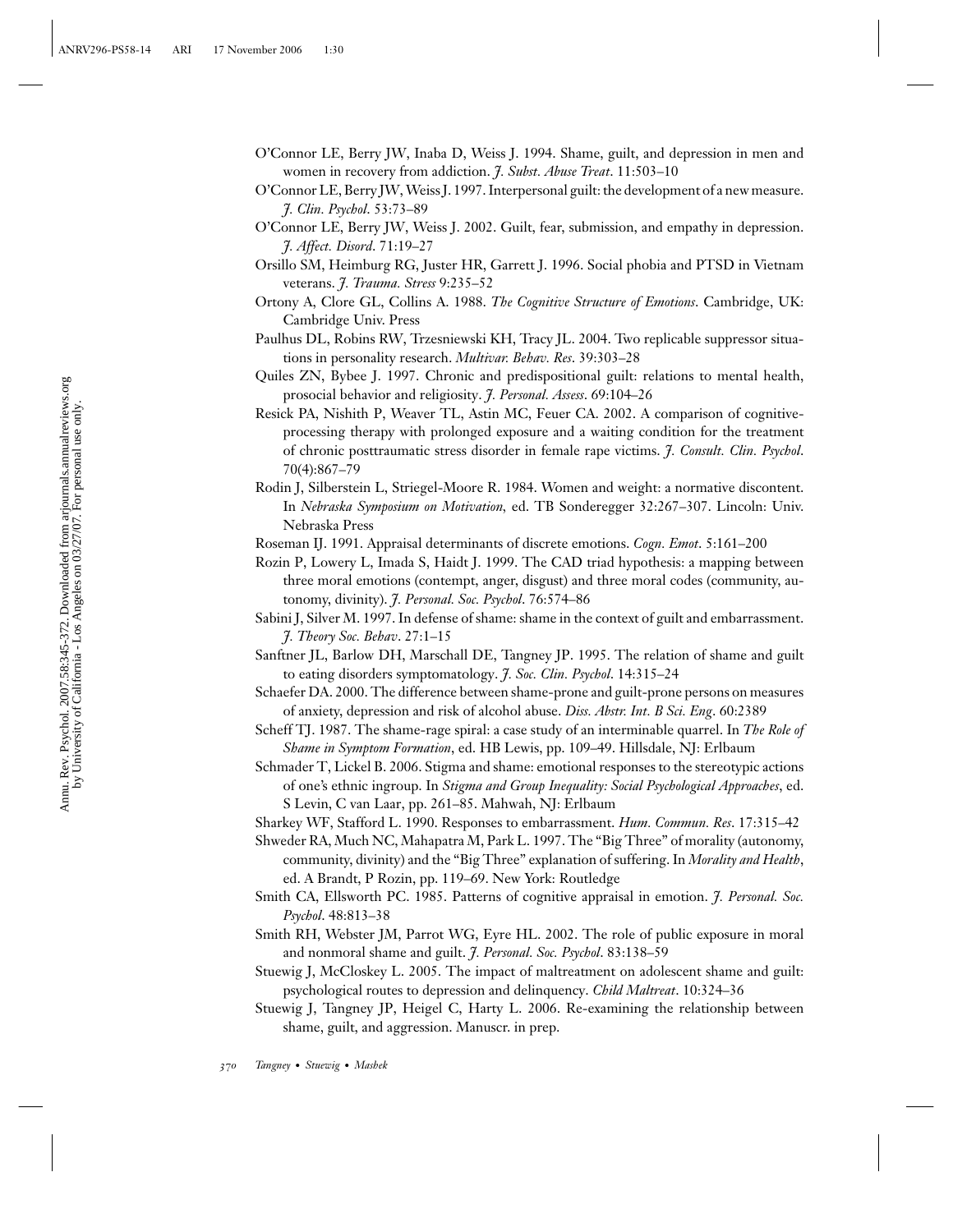- Swim JK, Miller DL. 1999. White guilt: its antecedents and consequences for attitudes toward affirmative action. *Personal. Soc. Psychol. Bull*. 25:500–14
- Talbot J, Talbot N, Tu X. 2004. Shame-proneness as a diathesis for dissociation in women with histories of childhood sexual abuse. *J. Traum. Stress* 17(5):445–48
- Tangney JP. 1990. Assessing individual differences in proneness to shame and guilt: development of the Self-Conscious Affect and Attribution Inventory. *J. Personal. Soc. Psychol*. 59:102–11
- Tangney JP. 1991. Moral affect: the good, the bad, and the ugly. *J. Personal. Soc. Psychol*. 61:598–607
- Tangney JP. 1992. Situational determinants of shame and guilt in young adulthood. *Personal. Soc. Psychol. Bull*. 18:199–206
- Tangney JP. 1993. Shame and guilt. In *Symptoms of Depression*, ed. CG Costello, pp. 161–80. New York: Wiley
- Tangney JP. 1994. The mixed legacy of the superego: adaptive and maladaptive aspects of shame and guilt. In *Empirical Perspectives on Object Relations Theory*, ed. JM Masling, RF Bornstein, pp. 1–28. Washington, DC: Am. Psychol. Assoc.
- Tangney JP. 1995a. Recent empirical advances in the study of shame and guilt. *Am. Behav. Sci.* 38:1132–45
- Tangney JP. 1995b. Shame and guilt in interpersonal relationships. See Tangney & Fischer 1995, pp. 114–39
- Tangney JP. 1996. Conceptual and methodological issues in the assessment of shame and guilt. *Behav. Res. Ther*. 34:741–54
- Tangney JP, Burggraf SA, Wagner PE. 1995. Shame-proneness, guilt-proneness, and psychological symptoms. See Tangney & Fischer 1995, pp. 343–67
- Tangney JP, Dearing R. 2002. *Shame and Guilt*. New York: Guilford
- Tangney JP, Fischer KW, eds. 1995. *Self-Conscious Emotions: The Psychology of Shame, Guilt, Embarrassment, and Pride*. New York: Guilford
- Tangney JP, Marschall DE, Rosenberg K, Barlow DH, Wagner PE. 1994. *Children's and Adults' Autobiographical Accounts of Shame, Guilt and Pride Experiences: An Analysis of Situational Determinants and Interpersonal Concerns.* Unpubl. manuscr. George Mason Univ., Fairfax, VA
- Tangney JP, Mashek D, Stuewig J. 2006. Working at the social-clinical-communitycriminology interface: the GMU inmate study. *J. Soc. Clin. Psychol.* In press
- Tangney JP, Miller RS, Flicker L, Barlow DH. 1996a. Are shame, guilt and embarrassment distinct emotions? *J*. *Personal. Soc. Psychol*. 70:1256–69
- Tangney JP, Stuewig J, Mashek D. 2006b. An emotional-cognitive framework for understanding moral behavior. Unpubl. manuscr. George Mason Univ., Fairfax, VA
- Tangney JP, Wagner PE, Burggraf SA, Gramzow R, Fletcher C. 1991. *Children's shameproneness, but not guilt-proneness, is related to emotional and behavioral maladjustment.* Poster presented meet. Am. Psychol. Soc., Washington, DC
- Tangney JP, Wagner PE, Fletcher C, Gramzow R. 1992. Shamed into anger? The relation of shame and guilt to anger and self-reported aggression. *J. Personal. Soc. Psychol*. 62:669–75
- Tangney JP, Wagner P, Gramzow R. 1989. *The Test of Self-Conscious Affect (TOSCA)*. Fairfax, VA: George Mason Univ.
- Tangney JP, Wagner PE, Hill-Barlow D, Marschall DE, Gramzow R. 1996b. Relation of shame and guilt to constructive versus destructive responses to anger across the lifespan. *J. Personal. Soc. Psychol*. 70:797–809
- Tibbetts SG. 1997. Shame and rational choice in offending decisions. *Crim. Justice Behav*. 24:234–55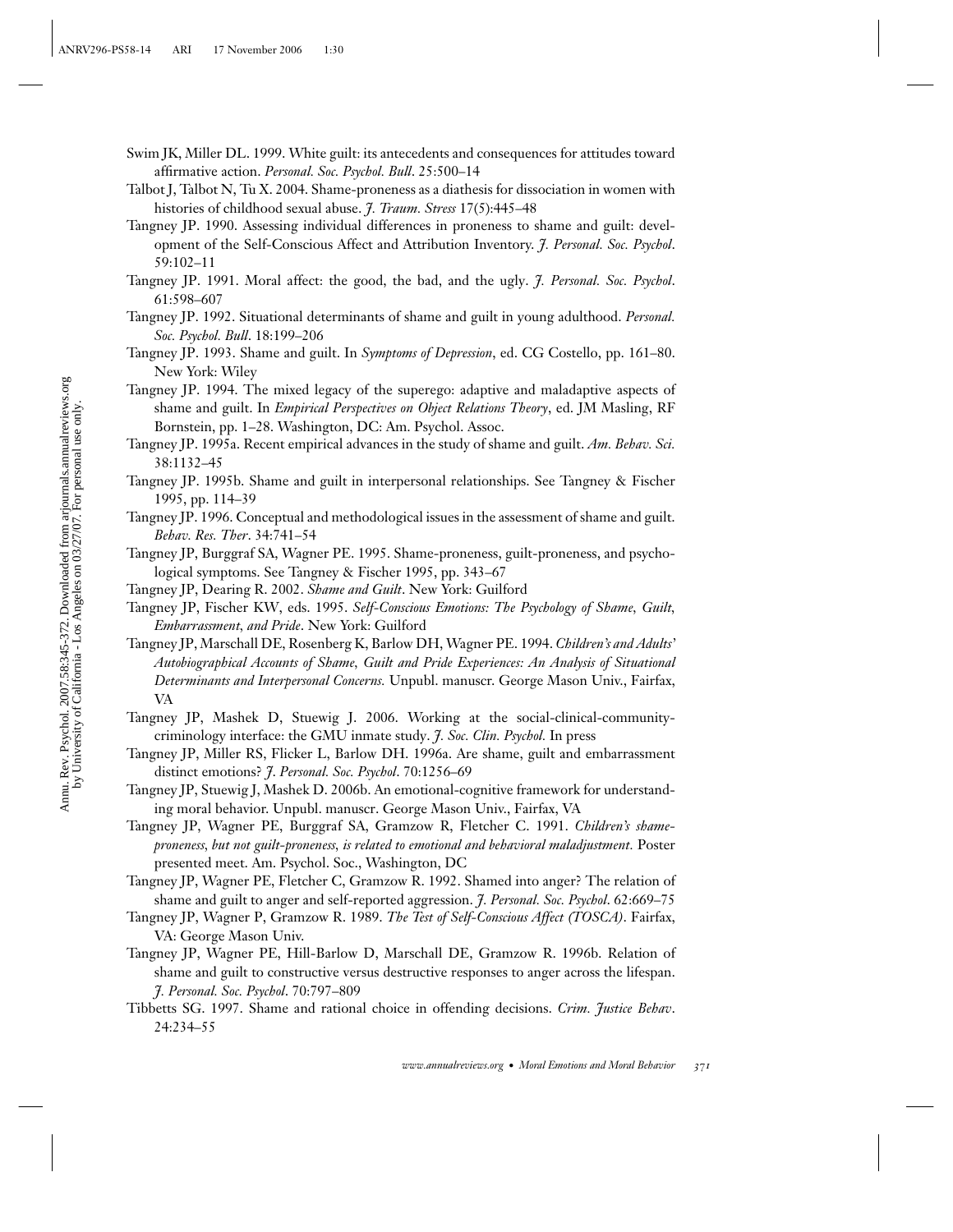Tibbetts SG. 2003. Self-conscious emotions and criminal offending. *Psychol. Rep*. 93:101–26

- Tomkins SS. 1963. *Affect, Imagery, Consciousness*. *Volume 2. The Negative Affects*. New York: Springer
- Tracy JL, Robins RW. 2004a. Putting the self into self-conscious emotions: a theoretical model. *Psychol. Inq*. 15:103–25
- Tracy JL, Robins RW. 2004b. Show your pride: evidence for a discrete emotion expression. *Psychol. Sci*. 15(3):194–97
- Tracy JL, Robins RW. 2006. Appraisal antecedents of shame, guilt, and pride: support for a theoretical model. *Personal. Soc. Psychol. Bull.* In press
- Wallbott HG, Scherer KR. 1995. Cultural determinants in experiencing shame and guilt. See Tangney & Fischer 1995, pp. 465–87
- Weiss J. 1993. *How Psychotherapy Works*. New York: Guilford
- Weitzman O, Kemeny ME, Fahey JL. 2004. *HIV-related Shame and Guilt Predict CD4 Decline*. Manuscr. submitted
- Wicker FW, Payne GC, Morgan RD. 1983. Participant descriptions of guilt and shame. *Motiv. Emot*. 7:25–39
- Widom C, Raphael K, DuMont K. 2004. The case for prospective longitudinal studies in child maltreatment research: commentary on Dube, Williamson, Thompson, Felitti and Anda 2004. *Child Abuse Neglect* 28:175–722
- Zahn-Waxler C, Robinson J. 1995. Empathy and guilt: early origins of feelings of responsibility. See Tangney & Fischer 1995, pp. 143–73
- Zebel S, Doojse B, Spears R. 2004. It depends on your point of view: implications of perspectivetaking and national identification for Dutch collective guilt. In*Collective Guilt: International Perspectives*, ed. NR Branscombe, B Doosje, pp. 148–68. New York: Cambridge Univ. Press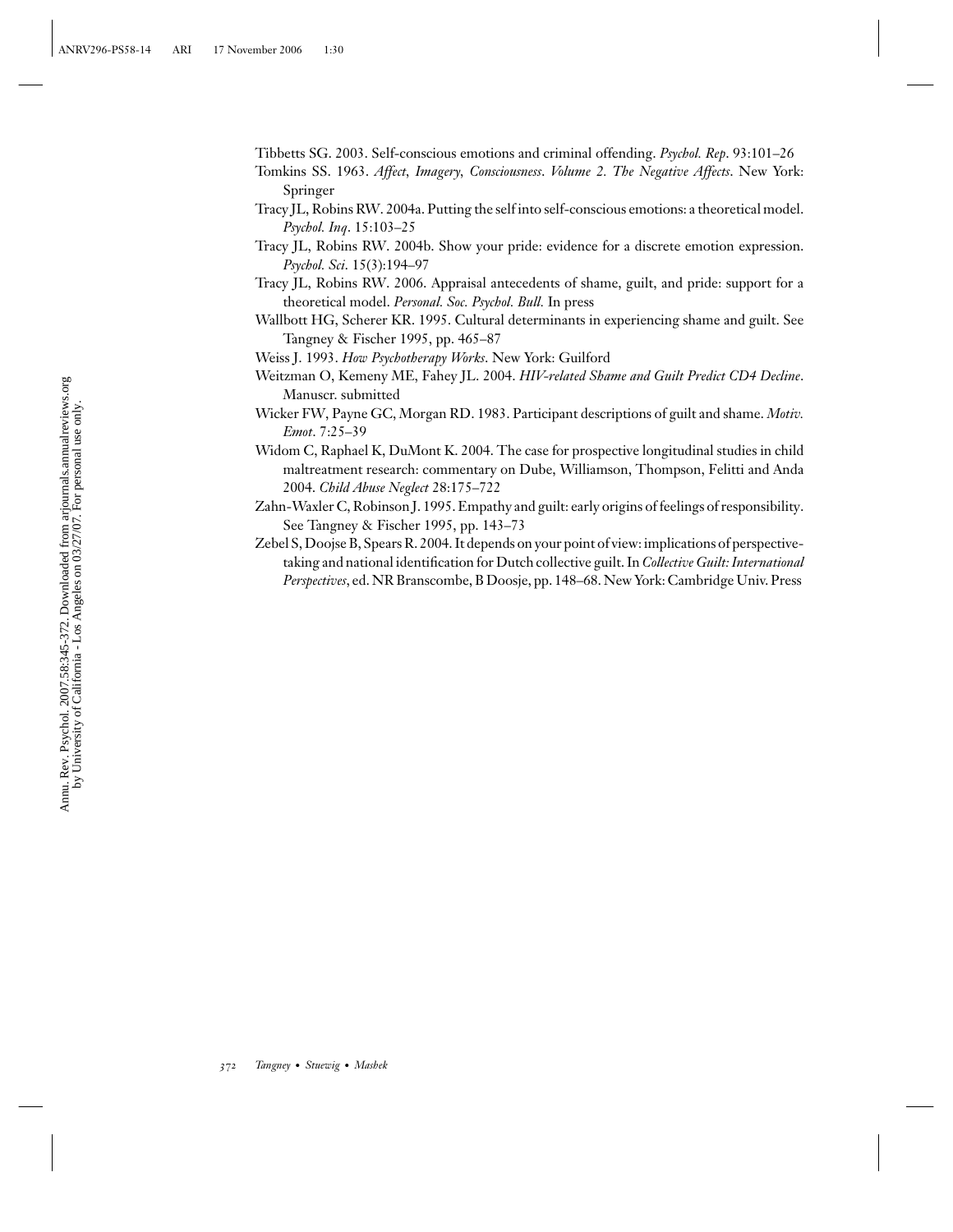

**Annual Review of Psychology**

Volume 58, 2007

## **Contents**

## **Prefatory**

| Research on Attention Networks as a Model for the Integration of |  |
|------------------------------------------------------------------|--|
| <b>Psychological Science</b>                                     |  |
|                                                                  |  |

## **Cognitive Neuroscience**

| The Representation of Object Concepts in the Brain |  |
|----------------------------------------------------|--|
|                                                    |  |

## **Depth, Space, and Motion**

| Perception of Human Motion |  |
|----------------------------|--|
|                            |  |

## **Form Perception (Scene Perception) or Object Recognition**

| Visual Object Recognition: Do We Know More Now Than We Did 20 |  |
|---------------------------------------------------------------|--|
| Years Ago?                                                    |  |
|                                                               |  |

## **Animal Cognition**

| Causal Cognition in Human and Nonhuman Animals: A Comparative, |  |
|----------------------------------------------------------------|--|
| Critical Review                                                |  |
|                                                                |  |

## **Emotional, Social, and Personality Development**

| The Development of Coping |  |
|---------------------------|--|
|                           |  |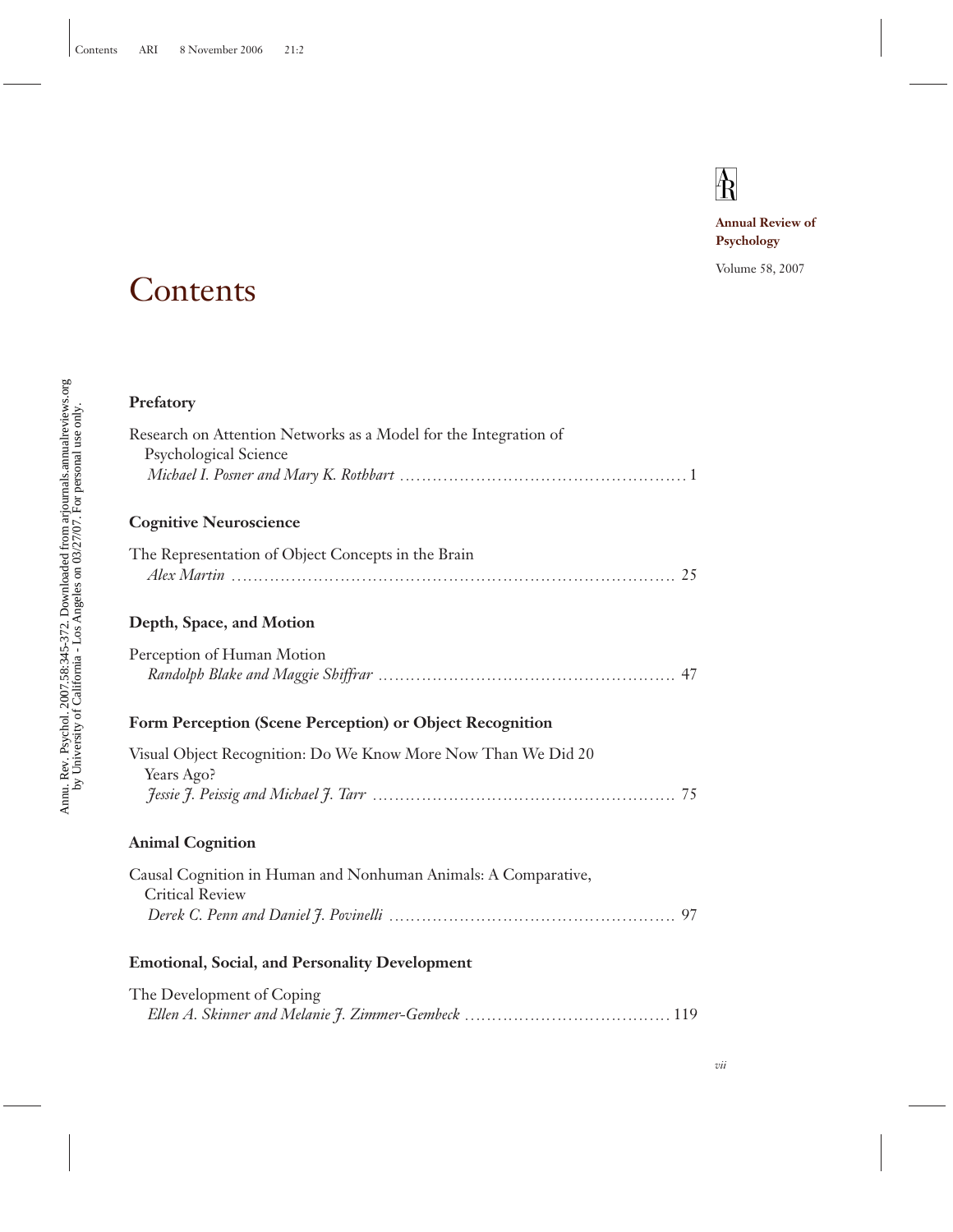## **Biological and Genetic Processes in Development**

| The Neurobiology of Stress and Development                                                                |
|-----------------------------------------------------------------------------------------------------------|
| <b>Development in Societal Context</b>                                                                    |
| An Interactionist Perspective on the Socioeconomic Context of<br>Human Development                        |
| <b>Culture and Mental Health</b>                                                                          |
| Race, Race-Based Discrimination, and Health Outcomes Among<br>African Americans                           |
| <b>Personality Disorders</b>                                                                              |
| Assessment and Diagnosis of Personality Disorder: Perennial Issues<br>and an Emerging Reconceptualization |
| Social Psychology of Attention, Control, and Automaticity                                                 |
| Social Cognitive Neuroscience: A Review of Core Processes                                                 |
| <b>Inference, Person Perception, Attribution</b>                                                          |
| Partitioning the Domain of Social Inference: Dual Mode and Systems<br>Models and Their Alternatives       |
| Self and Identity                                                                                         |
| Motivational and Emotional Aspects of the Self                                                            |
| Social Development, Social Personality, Social Motivation,<br><b>Social Emotion</b>                       |
| Moral Emotions and Moral Behavior                                                                         |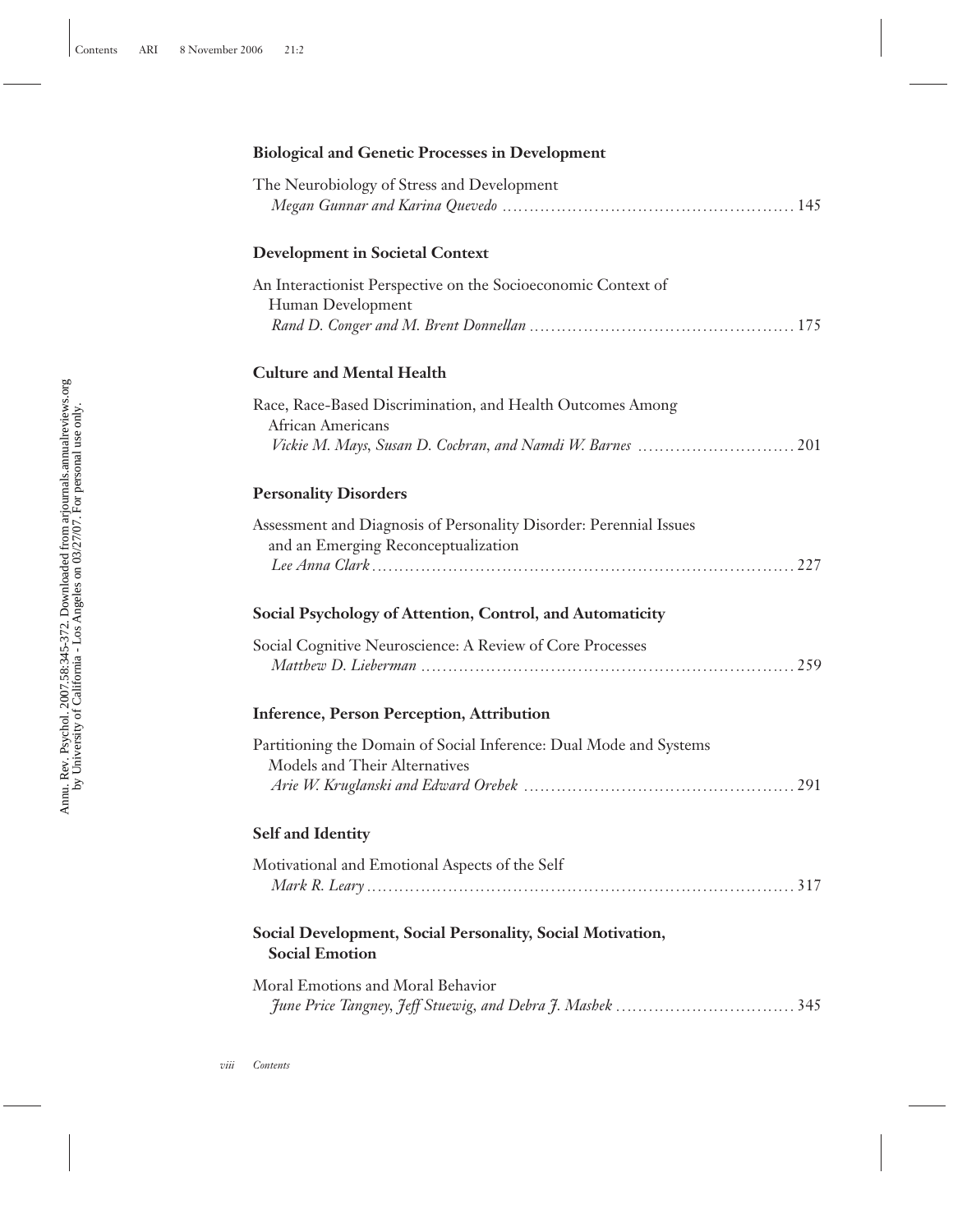| The Experience of Emotion<br>Lisa Feldman Barrett, Batja Mesquita, Kevin N. Ochsner, |
|--------------------------------------------------------------------------------------|
| <b>Attraction and Close Relationships</b>                                            |
| The Close Relationships of Lesbian and Gay Men                                       |
| <b>Small Groups</b>                                                                  |
| Ostracism                                                                            |
| <b>Personality Processes</b>                                                         |
| The Elaboration of Personal Construct Psychology                                     |
| <b>Cross-Country or Regional Comparisons</b>                                         |
| Cross-Cultural Organizational Behavior                                               |
| <b>Organizational Groups and Teams</b>                                               |
| <b>Work Group Diversity</b>                                                          |
| <b>Career Development and Counseling</b>                                             |
| Work and Vocational Psychology: Theory, Research,<br>and Applications                |
| <b>Adjustment to Chronic Diseases and Terminal Illness</b>                           |
| Health Psychology: Psychological Adjustment<br>to Chronic Disease                    |